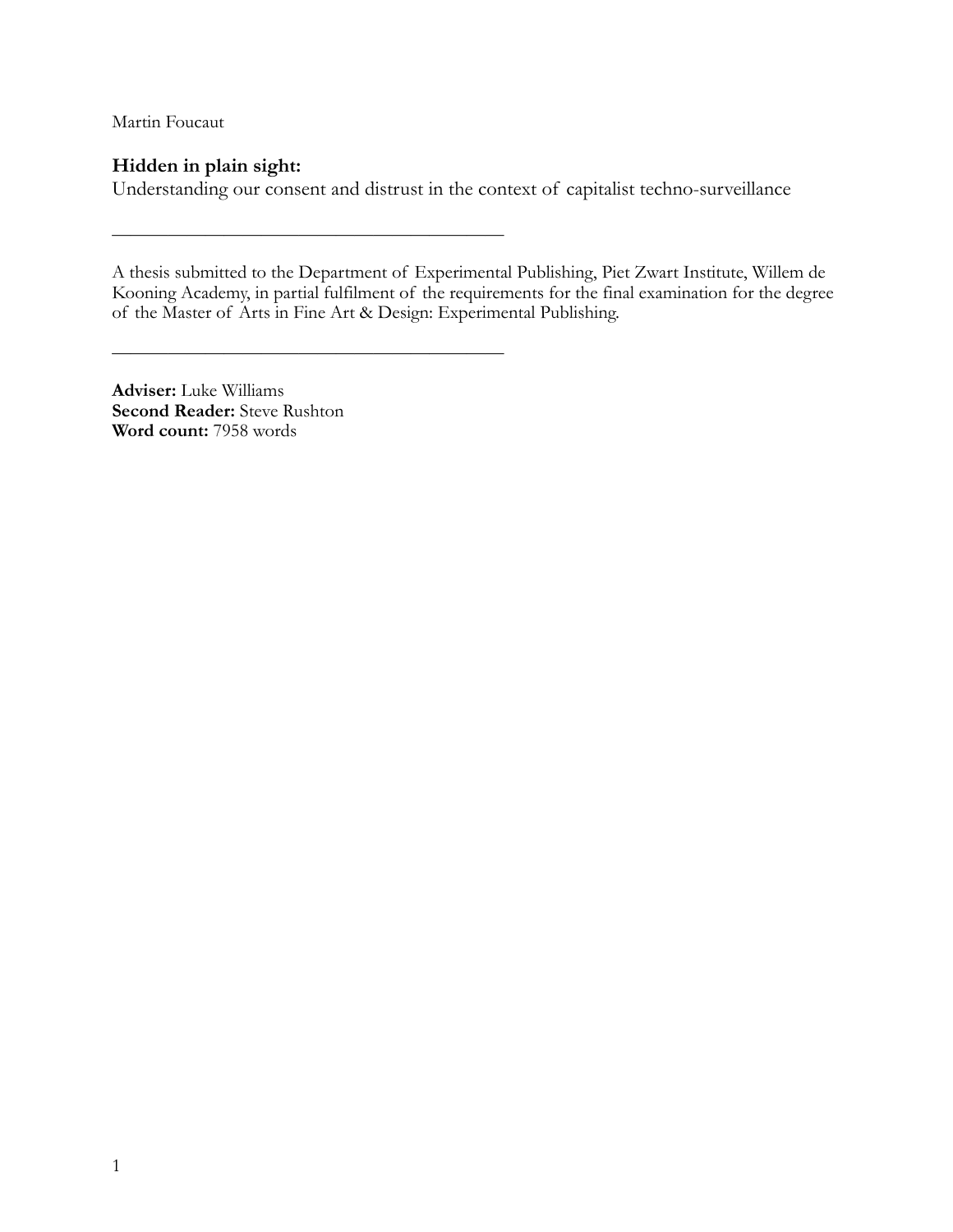#### **Introduction**

 $\frac{1}{\sqrt{2}}$  , and the contract of the contract of the contract of the contract of the contract of the contract of the contract of the contract of the contract of the contract of the contract of the contract of the contra

 $\frac{1}{\sqrt{2}}$  , and the contract of the contract of the contract of the contract of the contract of the contract of the contract of the contract of the contract of the contract of the contract of the contract of the contra

"How can we be devoted to a technology that is marketed as our servant?" (Seymour, 2019, p. 54)

*Have you ever been anxiously waiting for feedback on your most recent online publication? Have you ever been relieved to see your notification bar filled with likes and comments? Have you ever felt proud to be followed by someone you admired for so long? Have you ever found yourself passively numb by the infinite flow of text and images displayed to you? Have you ever found yourself almost unconsciously checking the upper right corner of your screen? Have you ever felt envious when confronted by the successful image of your friends and idols? Have you ever felt discriminated by the beauty standards promoted on some platforms? Have you ever felt that your smartphone vibrated when it didn't?* 

If you have ever felt this way, you may be like me and like some of the other billions of online users who find themselves constantly interacting with technological devices. When being online, even the most innocent action can be invisibly recorded, valued, and translated into informational units, subsequently generating profit for monopolistic tech companies. In an attempt to capitalise on the last remains of our attention, tech firms have gone as far as to create addiction machines by exploiting our deepest desires and biases. And thanks to the tremendous amount of money earned from the data we freely provide every day, this influence continues to take up our time, sleep, bodies, spaces and shape our behaviour, perception, and identities. That being said, the following questions I would like to ask the reader are:

#### *Is being aware of this reality enough to start individually or collectively subverting, bypassing, or boycotting these tools? On the contrary, are we not fully participating to our alienation?*

When writing this thesis, I still find myself investigating the effects of tools that I am not yet able to distance myself from. My connected devices, creation software, or social media accounts still appear as important vectors of my daily entertainment, professional practices, and social interactions. This paradoxical posture defines itself as a state of rejection, concern, or disapproval in contradiction with a form of consent, entertainment, and interaction with the tools, allowing this economic surveillance to exist. In a sense, these conflictual feelings could be compared to the drives of some drug addicts or gamblers to get high or bet all their economies with full knowledge of the risks involved.

"The problem is, widespread knowledge of the dangers of addiction doesn't stop it from happening. Likewise, we know by now that if social industry platforms get us addicted, they are working well. The more they wreck our lives, the better they're functioning. Yet we persist." (Seymour, 2019, p. 58)

To understand this paradox and the dilemmas it leads to, we will first look at the economic model lying between us and the interfaces that we use and, likewise, use us every day.

The first step is to understand the model of surveillance and attention on which many of the tools and services we use are based and to situate this economy within the broader historical framework of the Internet. We will learn how and when this business model emerged, how it evolved, and who we are inside this economy. Finally, as a clue of the widespread datafication and the culture of surveillance that emerged from this economy, we will observe how tech firms tried to legitimise prac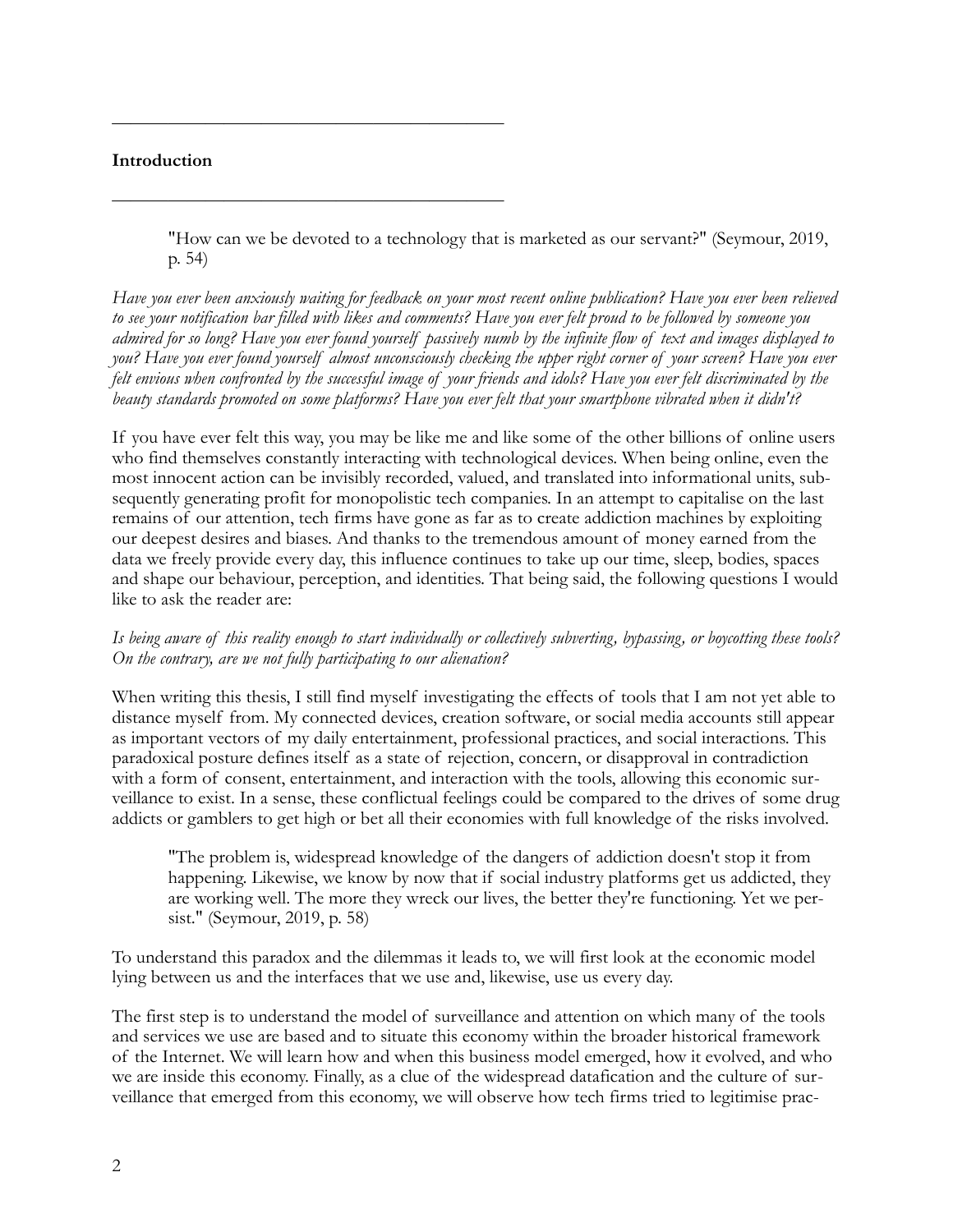tices of surveillance and self-surveillance through the promotion of tracking apps and data-driven advertisements.

Secondly, we will investigate the perverse effects of the interfaces built to mobilise our attention, stimulate our interactions, obtain our consent, and create addictions. We will study the implementation of gamification, gambling and lottery systems in various connected devices and online platforms, as well as question their effects on online users. By closely following these companies' expansionist logic, we will also investigate the intrusion of these surveillance tools in our physical environments and our bodies, leading towards an entirely datafied society.

Finally, we will consider other perspectives on the culture of surveillance and self-surveillance that we live in, notably through the exploration of counter-practices, alternative tools, and critical and activist works.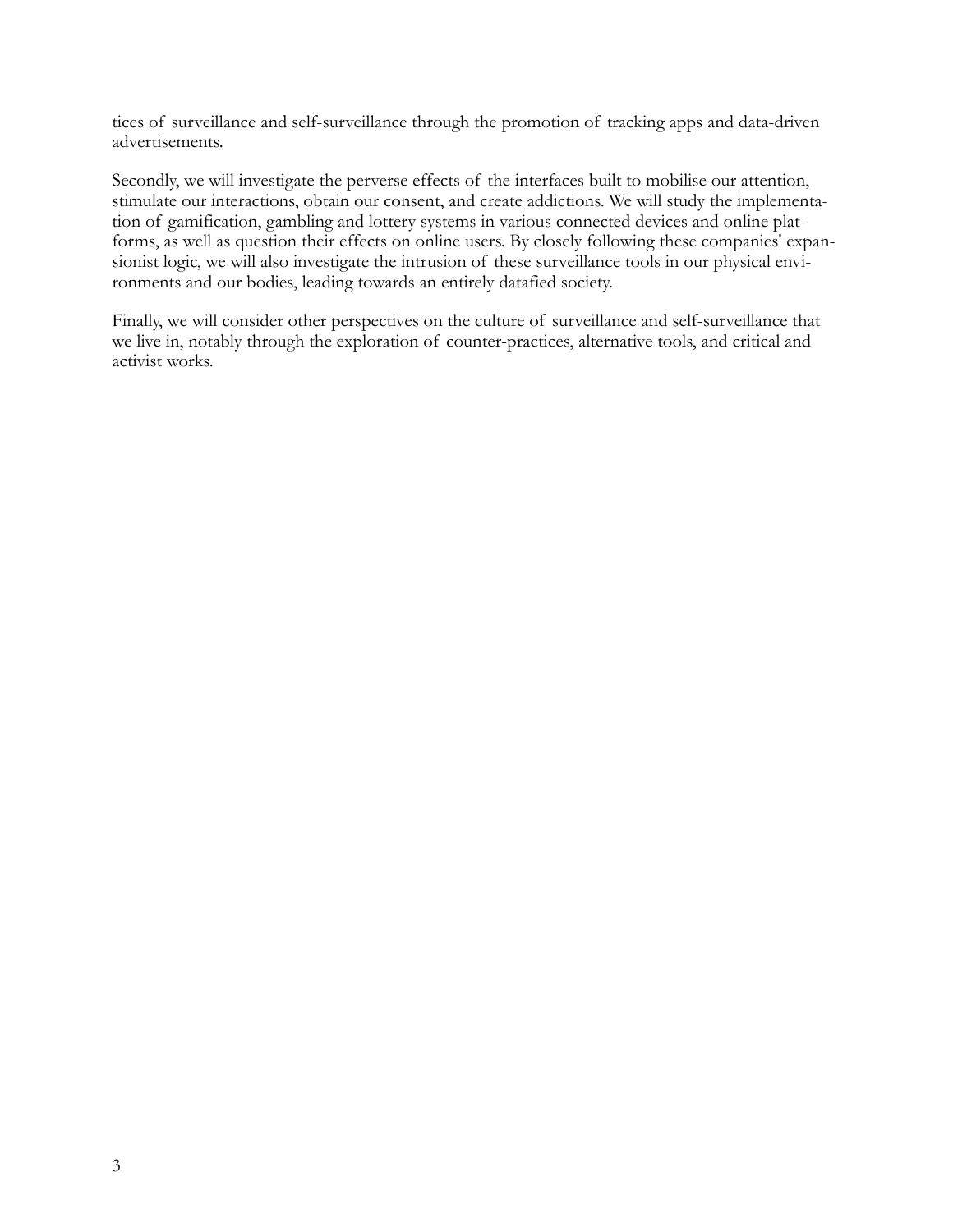### **Chapter 1: Homo Data**

*—*

 $\frac{1}{\sqrt{2}}$  , and the contract of the contract of the contract of the contract of the contract of the contract of the contract of the contract of the contract of the contract of the contract of the contract of the contra

 $\frac{1}{\sqrt{2}}$  , and the contract of the contract of the contract of the contract of the contract of the contract of the contract of the contract of the contract of the contract of the contract of the contract of the contra

*Have algorithms taken control of our brains? Have we become the willing slaves of platforms, which under the pretext to entertain and educate us, do not hesitate to manipulate us to convert our precious data into dollars?*

According to some studies, the leading online platforms mobilise our attention for an average of 2.5 hours a day, a figure constantly increasing among all age groups and exceptionally high for the youngest generations. (Stewart, 2016) This realm results from an economic strategy based on mobilising a maximum of users' attention to collect and resell their data. In this attention economy, the tech firms have aimed to develop increasingly addictive and distracting tools, notably by emotionally stimulating us with virtual rewards (likes, thumbs up, badges, followers), making us stay with an endless flow of recommended content and keep us coming back with persistent notifications.

 $"(...)$  they miss you, they love you, they just want to make you laugh: please come back." (Seymour, 2019, p. 20)

Before studying the mechanisms used to maximise our attention online, let's head back two decades. During its first years of existence, between 1998 and 2001, *Google* possessed an already overwhelming amount of data collected from its early users. At the time, as the company publicly positioned itself against the presence of advertisements in its search engine, this information was mainly used to improve the referencing/indexing system. However, later on, this growing quantity of informational units found their true lucrative potential by studying and selling users' behavioural data for advertising purposes.

"Ironically, it was contempt for advertising (on the part of the founders and chief engineers) that would ultimately pave the way to the company's unrivalled success as an attention merchant. The key was in renegotiating the terms under which the public was asked to tolerate ads. It presented what seemed a reasonable trade-off. So unintrusive was AdWords that some people didn't even realise that *Google* was ad-supported." (Wu, 2016, p. 5)

Thus, by remaining free while subtlety inserting advertisements in its search engine, *Google* would go from gaining almost no financial benefit to outrageous profit until this day. While this business model was already used in some other industries, such as television and printed newspapers (Wu, 2016), the democratisation of the Web and the lack of rules concerning Internet users' privacy allowed *Google*, as well as a handful of other companies (such as *Baidu*, *Facebook*, *Microsoft*, *Twitter*, *Yahoo* or *Verizon*), to acquire a dominant status in their respective sectors.

Until the last ten years, when the first real signs of discontent started to grow, it was still considered that these services were aiming to make our lives better, improve our working and living places and connect us. Even for a minority of geeks, journalists, and researchers writing about the subject, such as Soshana Zuboff, their main objective long appeared to be led by the desire to allow users to get what they want, on their terms. (Morozov, 2019)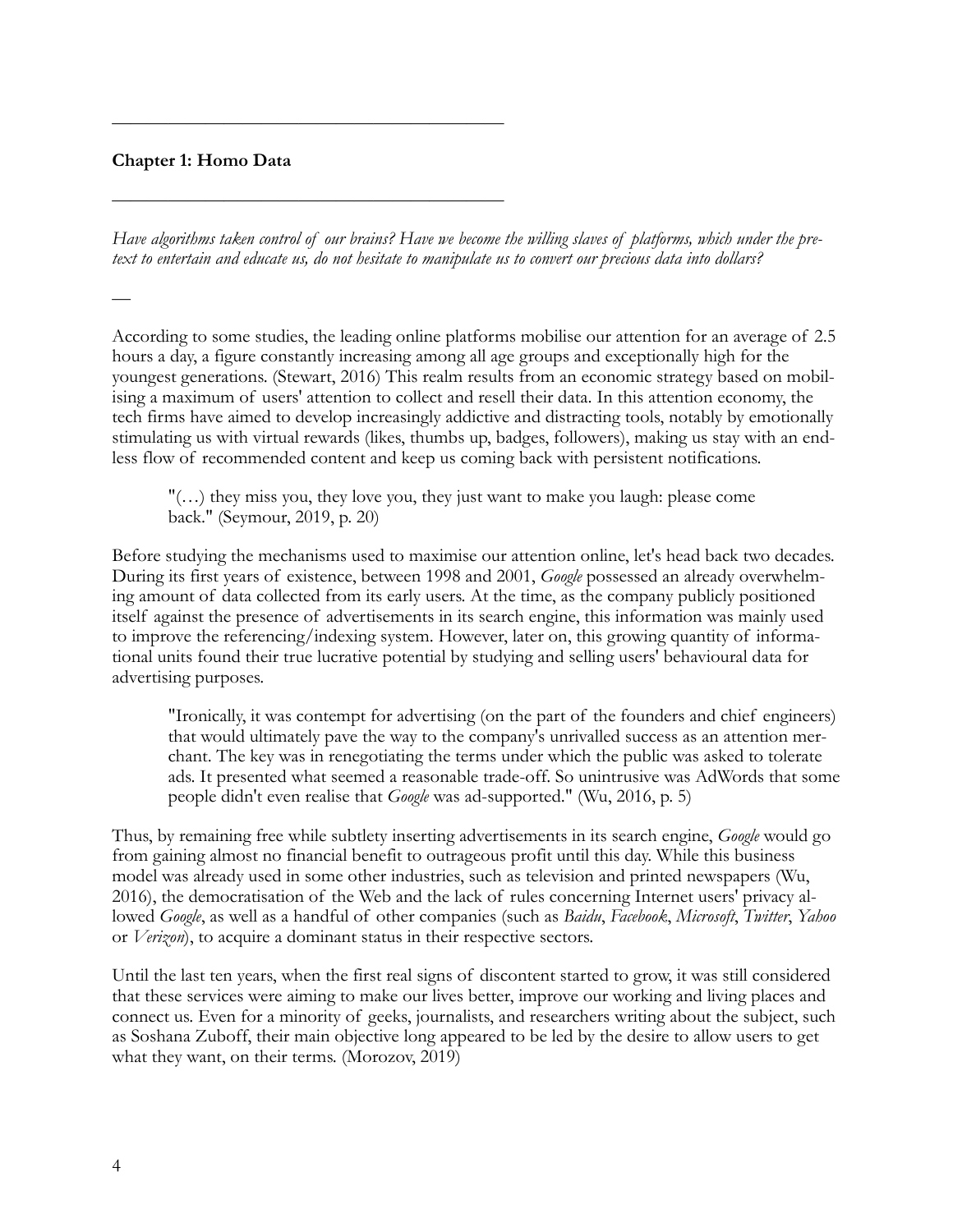However, since some events, such as the Cambridge Analytica scandal, the January 6 U.S. Capitol riot, or the recent revelations made by ex-employees of *Facebook* (Slotnik, 2021), we are witnessing a growing mediatisation of the issues related to the services provided by tech giants. Among the long list of topics addressed are notably the political interference linked to the proliferation of false information, the resale of personal data to obscure third parties, the abuse of a dominant position towards concurrent companies, and the significant increase of psychological disorders among social platforms users.

Today, despite growing disillusion and distrust about the real intentions of the tech industry leaders, we come to observe a paradoxical willingness or even enthusiasm from most people to continue using these tools and to share information about themselves. In most cases, people share personal information of their own free will through likes, publications, tweets, comments, photos, and videos, allowing them to build their online alter-ego, publicly confess, and represent themselves to the online world. But this enthusiasm doesn't stop there and can be further exemplified by the emergence of wearable self-tracking devices, which in the last 15 years have allowed users to track themselves and legitimise the datafication and marketisation of the body.

Beyond self-tracking practices and the quantified self (which we will return to later in this essay), some companies also tend to use data-driven methods as a public marketing tool. *Spotify*, for example, has launched an advertising campaign revealing its users' musical habits and personalities in the form of humorous messages. "Dear Person who played "Sorry" 42 times on Valentine's Day – What did you do?" (fig.1) (Kholeif, 2018). While these messages do not necessarily reflect how data mining works, it could be said that this advertising strategy appears to try to normalise monitoring practices in the eyes of society.



The emergence of such communication strategies and the globally positive feedback from consumers are the signs of our ambivalent feelings towards these tools, which we seem to worry about as much as we seem to confess and depend on.

fig.1

—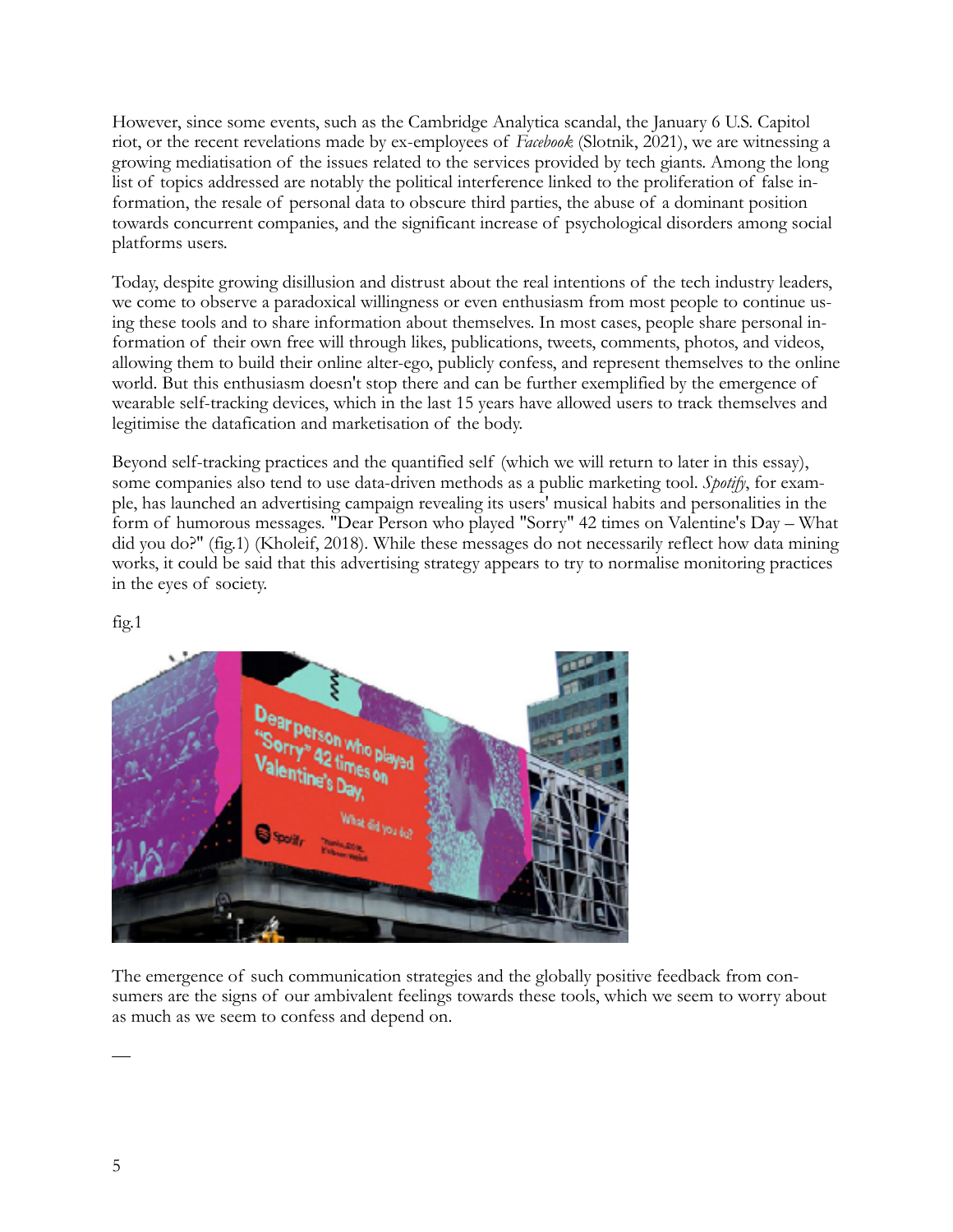*At around 13 years old (2008), I started engaging in my first forms of online social interaction through conversations on online games, forums and language exchange websites. These allowed me to interact with foreign people I would not have had the chance to meet in my familiar environment and even carry friendships that continue until now. In the middle of that, during my junior high school years (2005-2011), Facebook quickly became very popular and, to put it mildly, quasi-necessary to each person of my generation. For people like me, who weren't yet part of the club, it was like having the feeling of constantly missing out on something that the others would know about. Questions like "Can I add you on Facebook?"; and "Do you have Facebook?" were pervasive. I resisted the temptation for some time, but it wasn't until a few years later, after a failed integration into my new high school, that I decided to become a member. Until today, my profile publicly displays my entry date on the platform on January 1st 2012, a date that sounds like a 10-year-old resolution to re-socialize by the new standards.*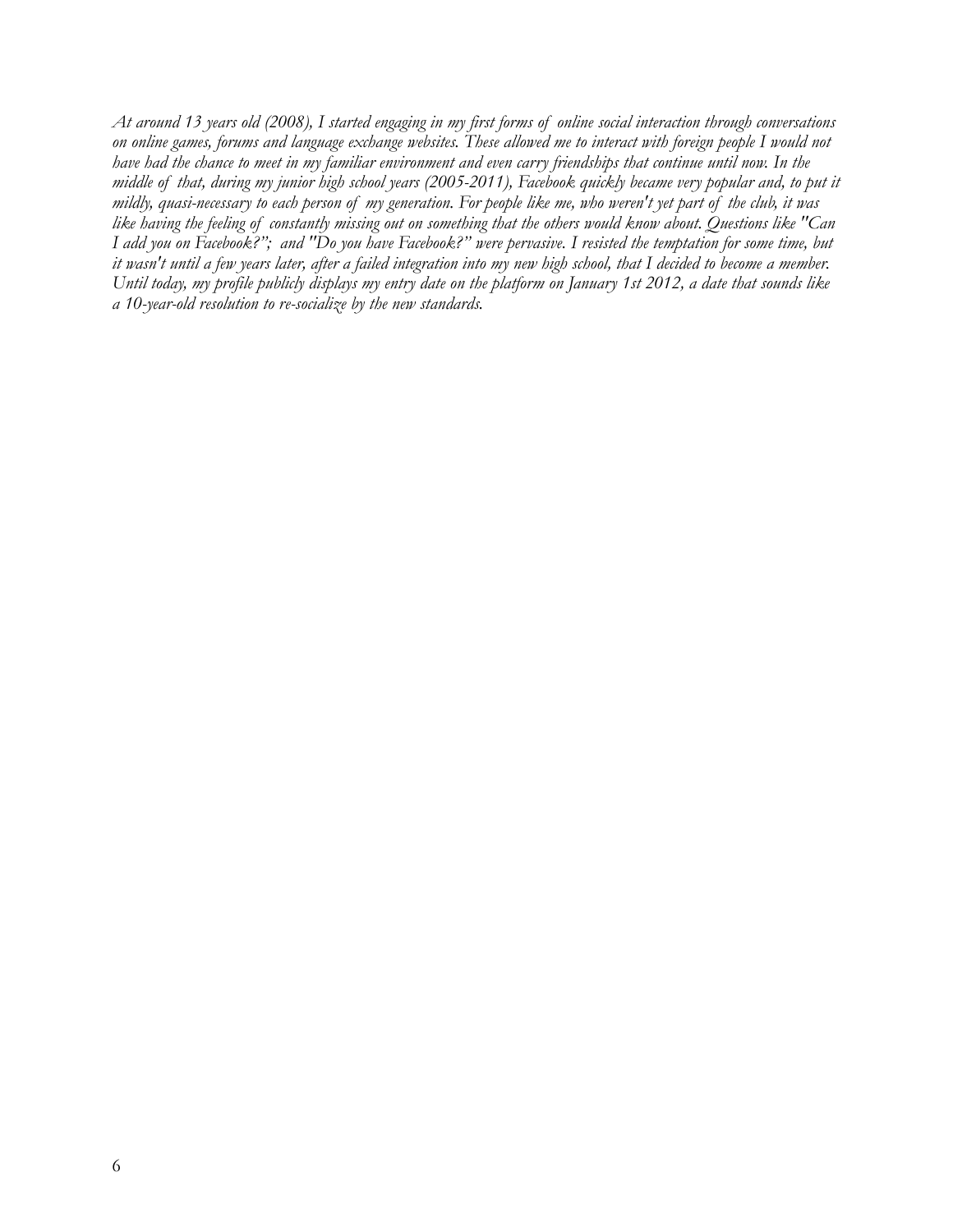#### **Chapter 2: Addiction machines**

—

 $\frac{1}{\sqrt{2}}$  , and the contract of the contract of the contract of the contract of the contract of the contract of the contract of the contract of the contract of the contract of the contract of the contract of the contra

 $\frac{1}{\sqrt{2}}$  , and the contract of the contract of the contract of the contract of the contract of the contract of the contract of the contract of the contract of the contract of the contract of the contract of the contra

*Have you ever found yourself compulsively checking your phone at random times of the day and night? Have you ever feared missing something when not checking your feed for a long time? Have you been afraid to lose all your online followers forever?* 

In 2021, just over half of the world's population had access to the Internet. A majority (93,33%) had social media account(s). Among some of the most popular ones, 2,9 billion active users are currently registered on *Facebook* [*Meta*], 2,5 billion users on *Youtube* [*Google*], 2 billion on *Whatsapp* [*Meta*], 1,3 billion on *Facebook Messenger*, 1,2 billion on *Instagram* [*Meta*], 1,2 billion on *WeChat* [*Tencent*], 1 billion on *Tik Tok* [*[ByteDance](https://en.wikipedia.org/wiki/ByteDance)*], 740 million on *Linkedin* [*Microsoft*], and 353 million on *Twitter*. (Kemp, 2021) While these numbers could impress, it should be noted that the condition of access to the Internet can be affected by various economic or geopolitical factors within each country/region. As a result of a lack of means or limited access to electricity, various parts of Eastern, Central and Westen Africa, as well as central Asia, do not have regular access to the Internet. In some countries such as China, Cuba, Ethiopia, Iran, Russia, Saudi Arabia or Sudan, governments have sometimes created their own social platforms/messengers or taken over existing ones to apply more governmental control and censorship. (Unesco.org, 2010)

Nowadays, most leading online platforms and tech brands rely on our willingness to share information about ourselves. Given this, one of the central questions of this thesis is to understand how such companies encourage our participation in an economy that, paradoxically, exploits us.

"Is it possible that in their voluntary communication and expression, in their blogging and social media practices, people are contributing to instead of contesting repressive forces?" (Hardt & Negri, 2012, p. 137)

As argued by Richard Seymour in *The Twittering Machine,* it is first essential to understand that when we do such innocent actions as searching, looking, clicking, scrolling, or purchasing products online, we are collectively writing to the machines. (Seymour, 2019)

"The nuance added by social industry's platforms is that they don't necessarily have to spy on us. They have created a machine for us to write to. The bait is that we are interacting with other people: our friends, professional colleagues, celebrities, politicians, royals, terrorists, porn actors – anyone we like. We are not interacting with them, however, but with the machine. We write to it, and it passes on the message for us after keeping a record of the data. The machine benefits from the 'network effect': the more people write to it, the more benefits it can offer until it becomes a disadvantage not to be part of it." (Seymour, 2019, p. 10)

Because of this invisible layer, it is mostly unconsciously or unwillingly that we participate in a social industry where platforms take the shape of giant virtual laboratories with millions, if not billions of guinea pigs. At first and all along, our participation is never forced. However, we quickly find ourselves navigating inside interfaces that persuasively stimulate our desires, twist our emotions, and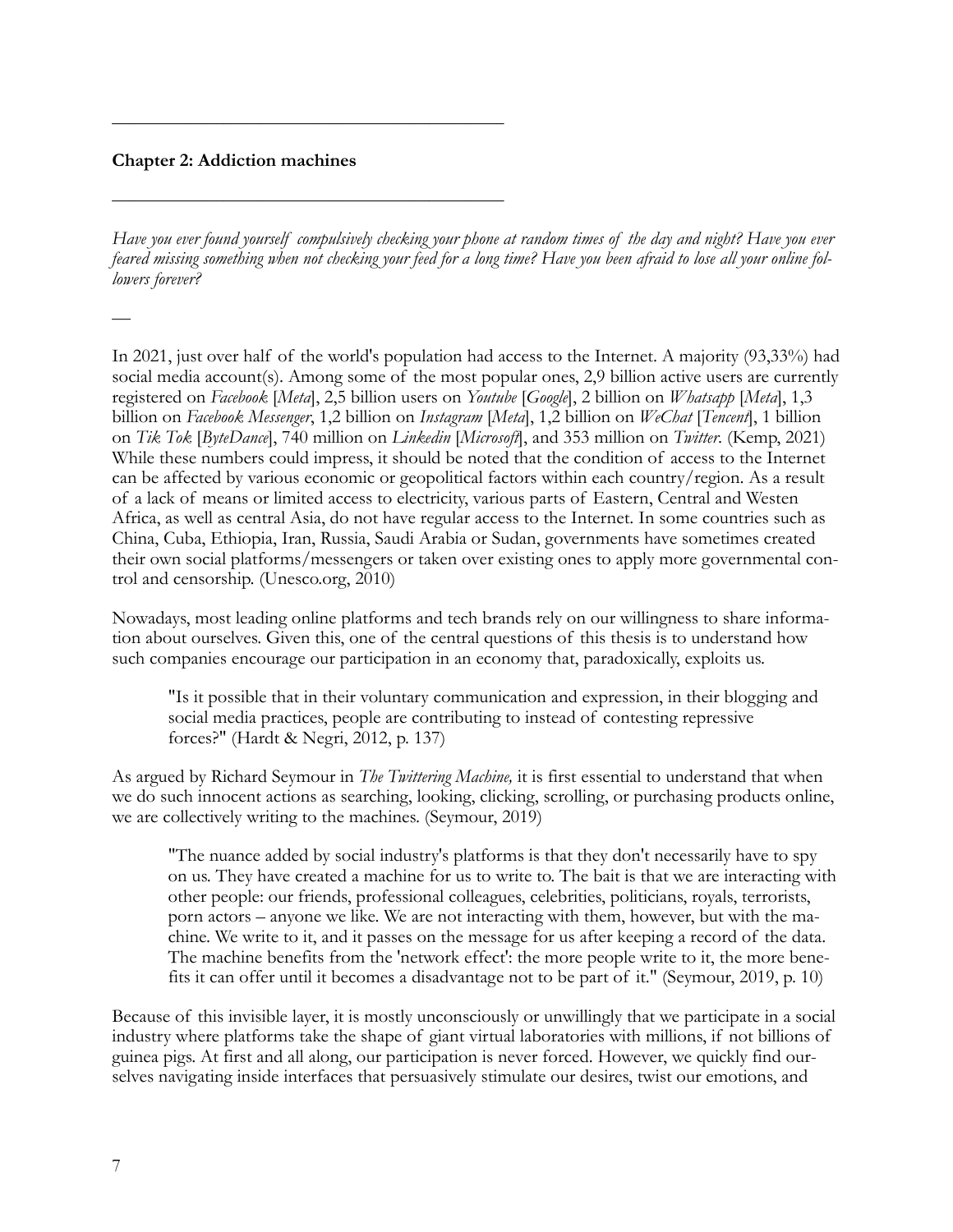keep us hooked by any means. While remaining "hidden in plain sight", this invisible layer allows ideologies to pervade "the most quotidian aspects of life." (Debord, 1995, p.138)

As argued by Seymour, social media platforms have become some sort of "rigged lottery systems", (Seymour, 2019, p. 20), giving users/gamblers an impression of constant wins and objective randomness by feeding users with intermittent variable rewards. In reality, the users/gamblers always lose, but their "lost", disguised as "wins", encourage compulsive play and persuasively keep them playing.

"Something similar happens when we post a tweet or a status or an image, where we have little control over the context in which it will be seen and understood. It's a gamble." (Seymour, 2019, p. 53)

As in many gambling games, the idea remains that supposedly anyone can win big almost instantly, no matter how ephemeral or artificial that fame can be. But as with many types of addiction, it is also essential to consider that absolute pleasure is not necessarily found in the moment of winning (if ever that is possible). Instead, the joy can be found when players dislocate themselves from time, from their bodies, and find themselves numbed only by the idea of winning.

In some cases, we observe that some of the ways the interfaces work are becoming even more explicitly related to gambling mechanisms. As one of the most prominent examples since the last decade, we have witnessed platforms such as *Facebook* implementing "social media games" (games within social media platforms), allowing users to play for free but also encouraging them to purchase tokens, chips, and items with real money.

The *Instagram* recommendation page also has something very similar to a slot machine. When scrolling up at the top of the home page, the user can automatically refresh the page and display a new set of randomly recommended content as many times as needed. (fig.2)



fig.2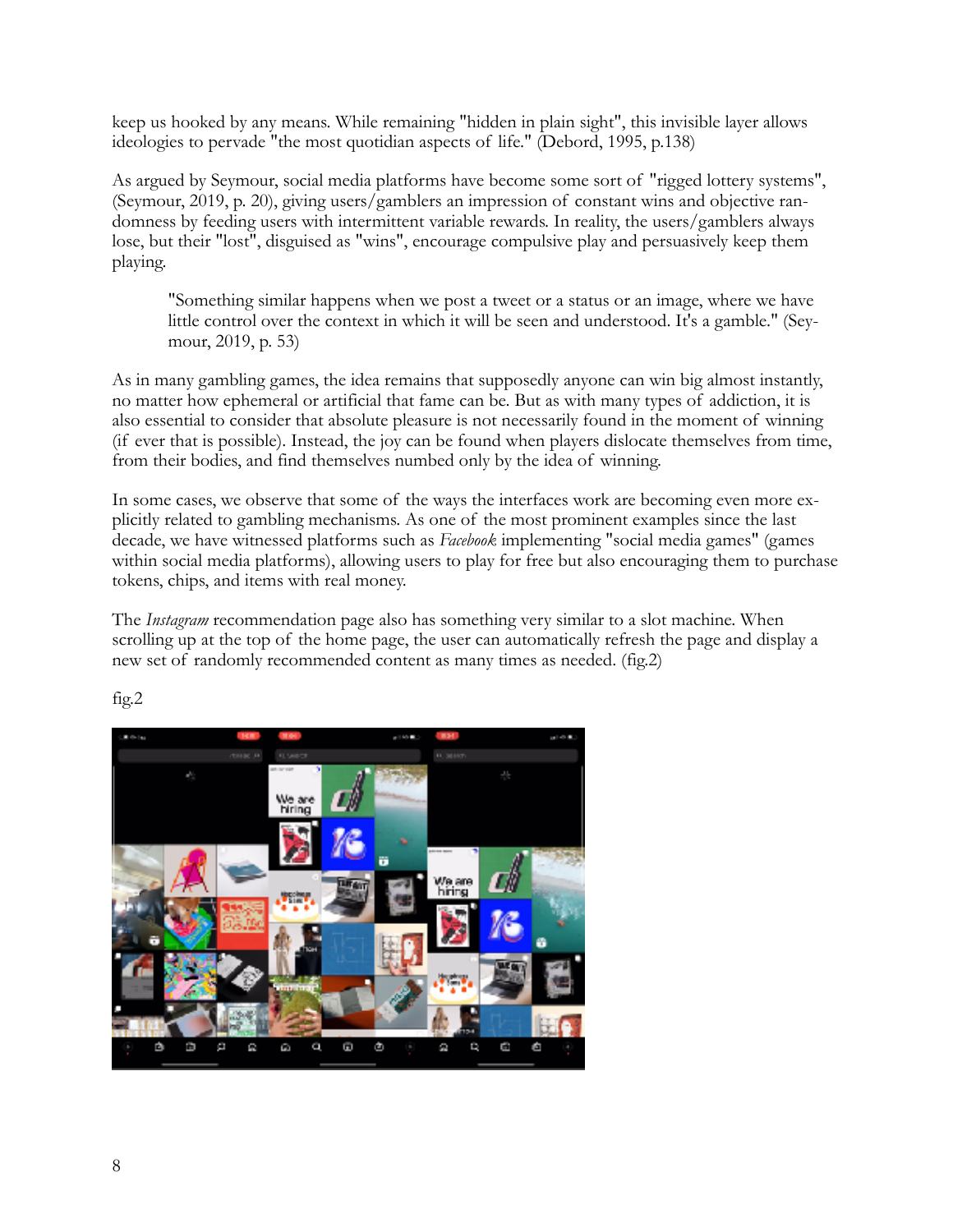On these platforms, the fact that the most "popular" content and profiles are being highlighted in the recommendation feed actively entertains the fantasy to become popular or even famous. As exposed by Guy Debord already fifty years ago, the post-war consumerist big bang gave birth to a "celebrity culture", "society of the spectacle" (Debord, 2014) or what could even be called a society of self-performance.

"The status of celebrity offers the promise of being showered with 'all good things that capitalism has to offer. The grotesque display of celebrity lives (and deaths) is the contemporary form of the cult of personality; those 'famous for being famous' hold out the spectacular promise of the complete erosion of an autonomously lived life in return for an apotheosis as an image. The ideological function of celebrity (and lottery systems) is clear - like a modern 'wheel of fortune,' the message is 'all is luck; some are rich, some are poor, that is the way the world is...it could be you! " (Jenkins quoted in Debord, 1995)

Online, the obsession with visibility leads numerous people to adapt their way of interacting and posting depending on the ever-changing algorithm logic. Within this new algorithmic governance, each new update leads communities of users, influencers and content-creators to calibrate their behaviours and contents to a new set of mystified parameters. On *YouTube*, for example, countless videos will guide you through the best ways to get your content displayed on the recommendation pages, often by trying to catch the viewer's attention for as long as possible (fig.3). On *Instagram*, some will suggest you to post, like, and comment daily or during peak traffic hours. On *Spotify*, numerous song-makers are even willing to collaborate with search engine optimisation companies to know which artist, song, or album names and formats would get the best chances to get highlighted by the algorithms. As a symptom of this "fame rush", we are witnessing a limitation of the variety of content being recommended on these platforms, often revealing recurrent patterns among the most popular content. However, making content that achieves significant visibility or feedback (likes, comments, subscriptions, etc.) remains quite unpredictable.



fig.3

By extension, it is also how users consume content, navigate through interfaces or interact with them that become subject to the same limitations. User's behaviours are industrially automated to keep them passively stuck in the loop of watching, scrolling, swiping, watching, liking for as long as possible.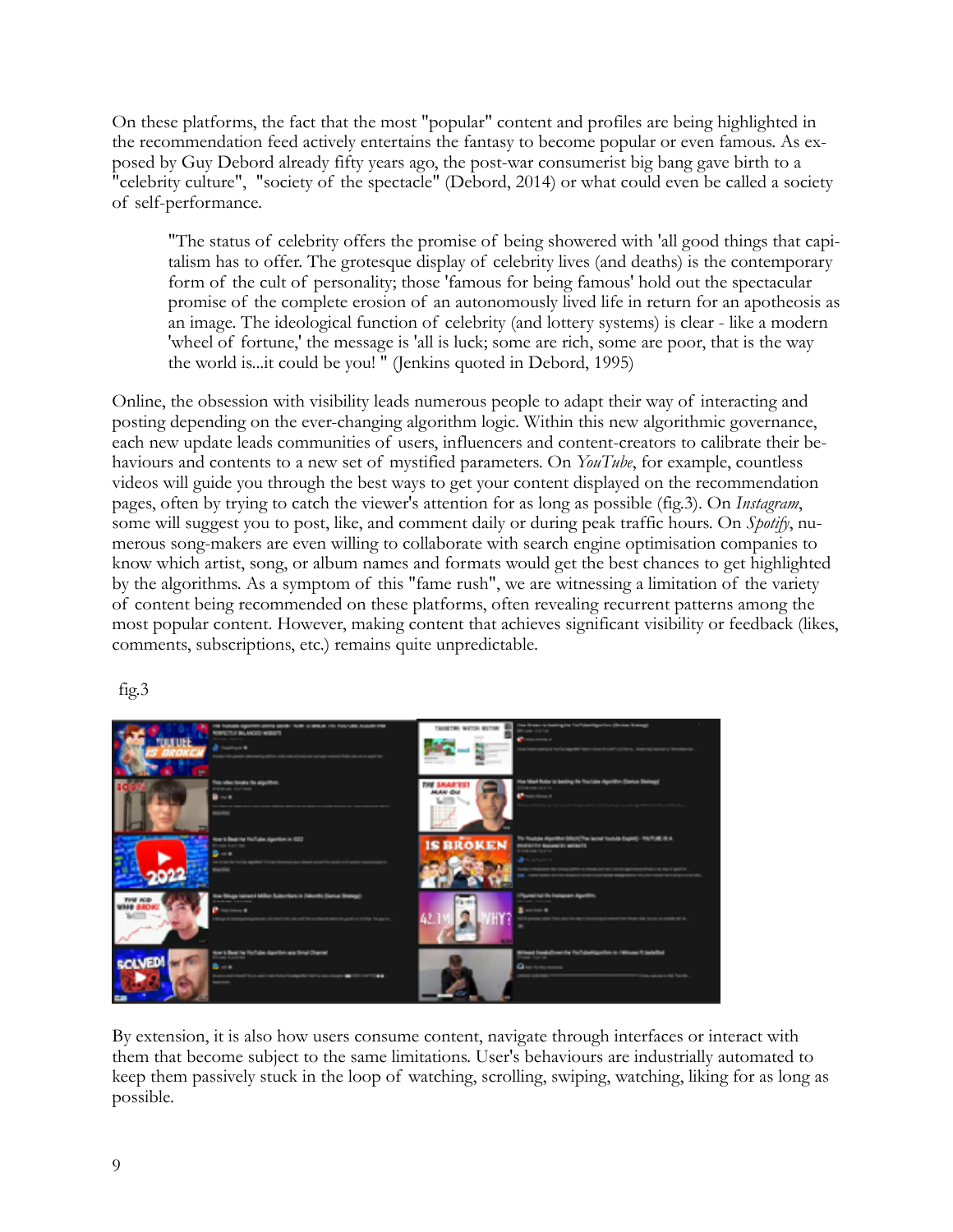In exchange for their labour, users are rewarded with likes, hearts, comments, responses, followers, subscribers, fans and friends, symbolised by stimulating visual feedback such as hearts, thumbs up, stars, and stats. To be effective, these visual stimuli play with our psychological vulnerabilities by feeding our instinctive need for social validation, self-display and extensively creating the fantasy of accessible and quantifiable fame.

Since its first appearance on the video-sharing site *Vimeo* (2005) and its popularisation on *Facebook* (2009), the "like button" has become one of the best motives for users to log in, be active, interact, and come back on social platforms. In 2015, when the "like button" started to feel too limited for its users, Facebook, in return, implemented additional reaction buttons in the form of emojis, allowing them to express different emotions (heart, sad, happy, angry, supportive, surprised). This update would respond to the user's demand but also allow the company to know more accurately how users react to content and sell such information to third parties. (Tian et al., 2017)

"Our results show that there is a reliable correlation between Facebook reactions and emoji usage, suggesting that emojis can be used to detect users' sentiments if we take into account contexts where their meanings are modified (used ironically or for politeness). This study also demonstrates that Facebook reactions and comments are a good data source for investigating indicators of user emotional attitudes. " (Tian & al., 2017)

As argued by Adam Atler, author of the book *Iresistible* (2017), another determining factor in how we consume online content and become addicted is the absence of stopping cues in the content feed. With more traditional media such as newspapers, books, television, or radio, contents usually have a transition or a stopping time, naturally leading readers/viewers/listeners to do something else. However, with social and streaming platforms (such as *Netflix, Youtube, TikTok, and Snapchat*), the auto-play is either settled as a default setting (*Youtube, Netflix*) or part of the entire concept of the platform (*TikTok*, *Instagram*). By doing so, interface designers are appealing to another human cognitive bias commonly referred to as the "default choice", putting users in the middle of an endless stream of recommended content and encouraging their passivity. (Atler, 2017)

"As if that wasn't enough, in 2014, Youtube introduced the autoplay feature to its main site. Now, instead of having to click on the next cat video, the video will play automatically after a brief countdown. This may seem like a small adjustment, but by creating the autoplay feature, Youtube effectively created a default setting, and because our brain tends to go with the flow, we default right along with it. " (Johnson, & al., 2020)

Stuck inside these feedback loops, it is no surprise that such patterns can lead some users to develop different degrees of addiction and, eventually, suffer from mental health issues. Thus, while links between social media addiction and mental illness are still being intensely studied and debated, symptoms such as depression, anxiety, bipolarity, eating disorders, or attention deficit are increasingly diagnosed. In a research paper from the Journal of Affective Disorders (Mahalingham et al., 2022), some researchers studied potential links between social media use and psychological distress. Ultimately, the research evidenced that heavy social media use may cause problematic mental health consequences among those who experience difficulties with attention control. Among the symptoms experienced by these specific subjects, it has been noticed that the subjects were more susceptible to creating unobtainable ideals and experiencing exacerbated feelings of depression and anxiety.

"Substantial proportions of individuals report negative impacts on home, social and working lives from digital technology use, with many trying but failing to cut down use. Individuals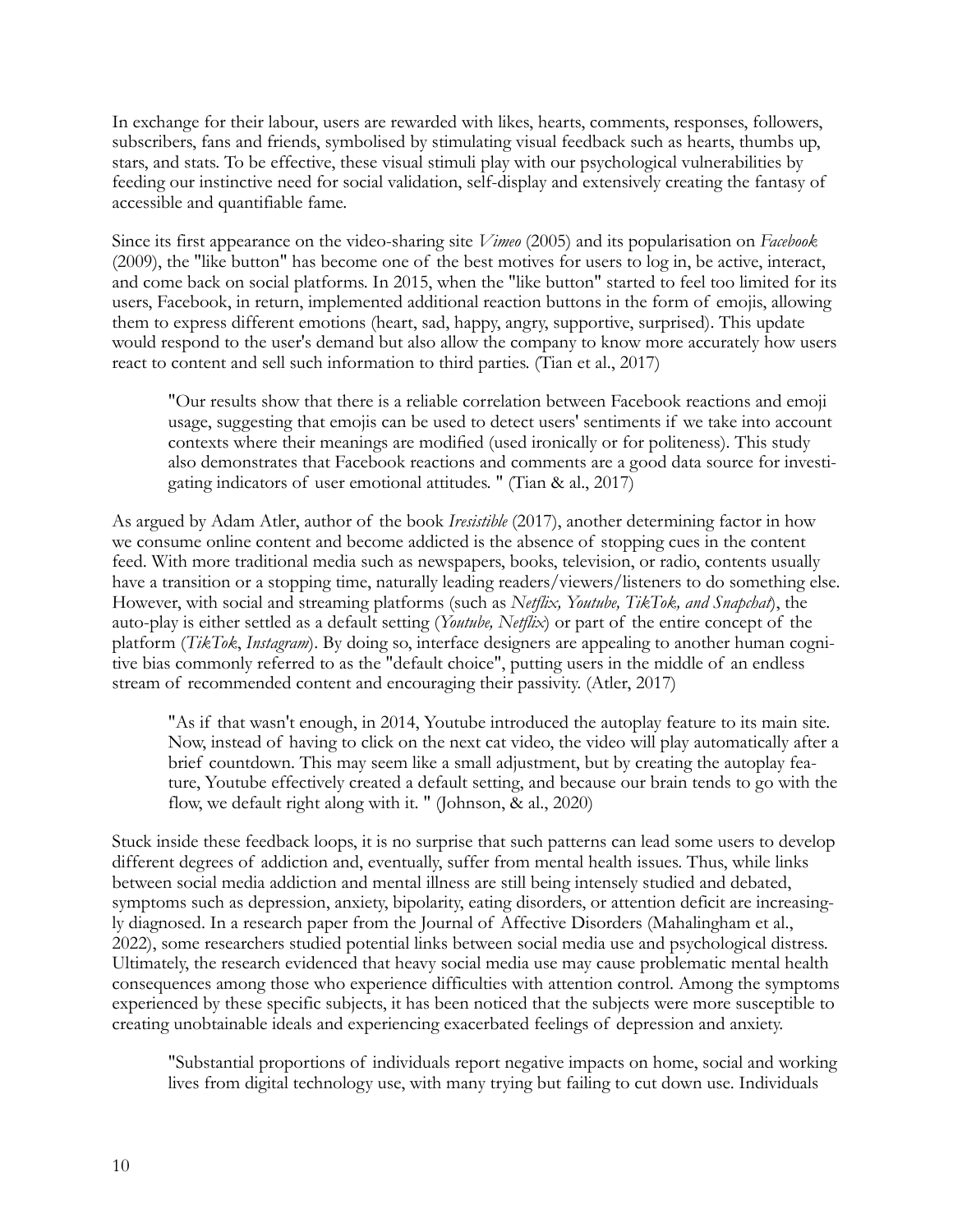<span id="page-10-1"></span>withhigher  $DOAT<sup>1</sup>$  $DOAT<sup>1</sup>$  $DOAT<sup>1</sup>$  may experience improvements or worsening in self-esteem and other measures of mental well-being when using the Internet for health purposes. From a public health perspective, a greater understanding of risk factors for digital overuse, its impacts on well-being, and how to reasonably limit the use of technology are critical for a successful digital revolution." (Bellis & al., 2020)

While it is often considered that a limited use can also show beneficial effects (Small & al., 2020), users struggle to use such tools with moderation. Faced with this situation, some key questions are: How far are big tech companies willing to go to make us addicted and engaged? Where could this business model extend to? What are some examples of capitalist surveillance practices that apply to the physical world? How do self-tracking practices allow tech firms to gather and sell even more personal information about their users?

*While writing this thesis, the course of my thoughts can often be interrupted by a desire to glance at my social platform feed, reply to a message/mail, or check my phone. In this sense, my writing work can often be disturbed by the attention mechanisms I am trying to study. As an example, because of the few amount of interactions I have on Facebook, the platform randomly notifies me with messages such as: "You have a new friend suggestion:" "This person shared a link", "This person shared an event that might interest you", or "you might like this page". While such information has no significant importance, I still find myself checking my home page with remarkable consistency every day, as if out of a fear of missing out.* 

—

<span id="page-10-0"></span>DOAT: Digital Overuse and Addictive Traits, "DOAT was measured using self-reported questions adapted from a [1](#page-10-1) social media addiction scale (failure to cut down use, restlessness when not using, and impact on job/studies and home/ social life in the last year), combined into a single DOAT score" (Bellis & al., 2020)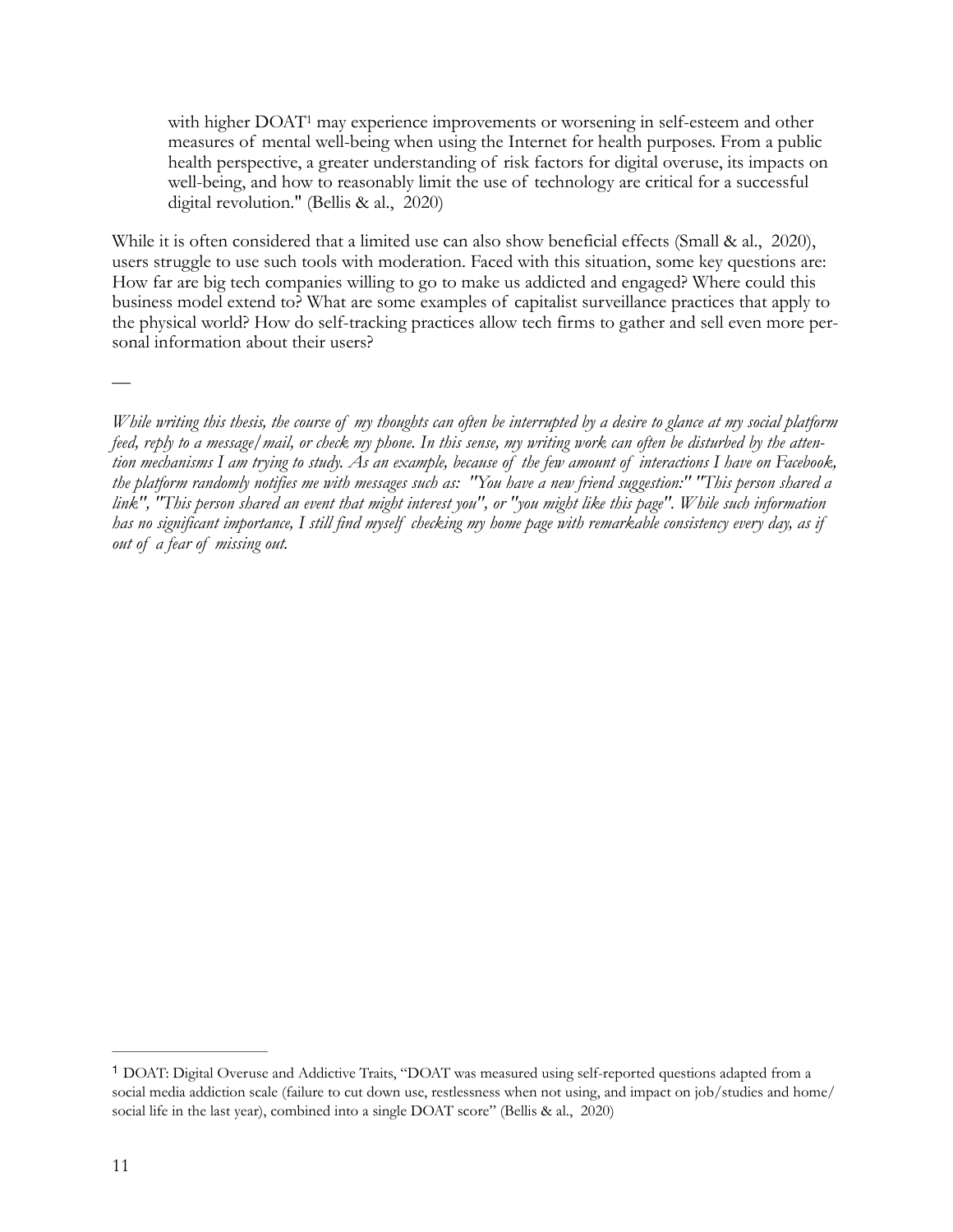### **Chapter 3: Self-empowerment**

 $\frac{1}{\sqrt{2}}$  , and the contract of the contract of the contract of the contract of the contract of the contract of the contract of the contract of the contract of the contract of the contract of the contract of the contra

 $\frac{1}{\sqrt{2}}$  , and the contract of the contract of the contract of the contract of the contract of the contract of the contract of the contract of the contract of the contract of the contract of the contract of the contra

*Have you ever felt comforted by the possibility of checking your daily step counts, your heartbeat and your followers daily? Have you ever adapted your actions/behaviour on behalf of this data? Have you ever felt that you could have disappointed a machine? Have you ever felt like your body was a device? Have you ever wondered who else could access your information and for what purpose? Have you ever tried to delete or suspend a social media account before ultimately reactivating it?*

"To make people believe is to make them act." (Certeau, 1984)

In his book *Discipline and Punish: The Birth of the Prison* (1977), Michel Foucault describes the rise, from the 16th century onwards, of a new type of power applied to people, the population, and no longer exclusively to land and countries. For that, this power will be interested in what should be the life, the body, and will use new techniques centred around the discipline. Biopolitics aims to control the deepest corners of the individual, to integrate the living into politics. In short, to control more and more intimate parts of people to achieve its goals. The metaphor that Foucault uses to represent this is the panopticon (1977, p.95), a building invented by the philosopher Jeremy Bentham at the end of the 18th century, with the goal of better controlling prisoners. (fig. 4)

fig.4

—



The overseer, hidden in the centre of this building, cannot be seen but instead can see everyone's actions without knowing who and when she/he is looking. Since the prisoners cannot know when they are being watched, they will constantly act as if they are under surveillance, eventually changing their behaviour from day to day in a more desired way. Bentham, at the time, was inventing this as part of his utilitarian view of life, aiming to maximise utility and the amount of happiness produced.

This example illustrates what Foucault describes as a modern power. This power observes its population with permanent measurements through biopolitical techniques such as statistics, allowing, for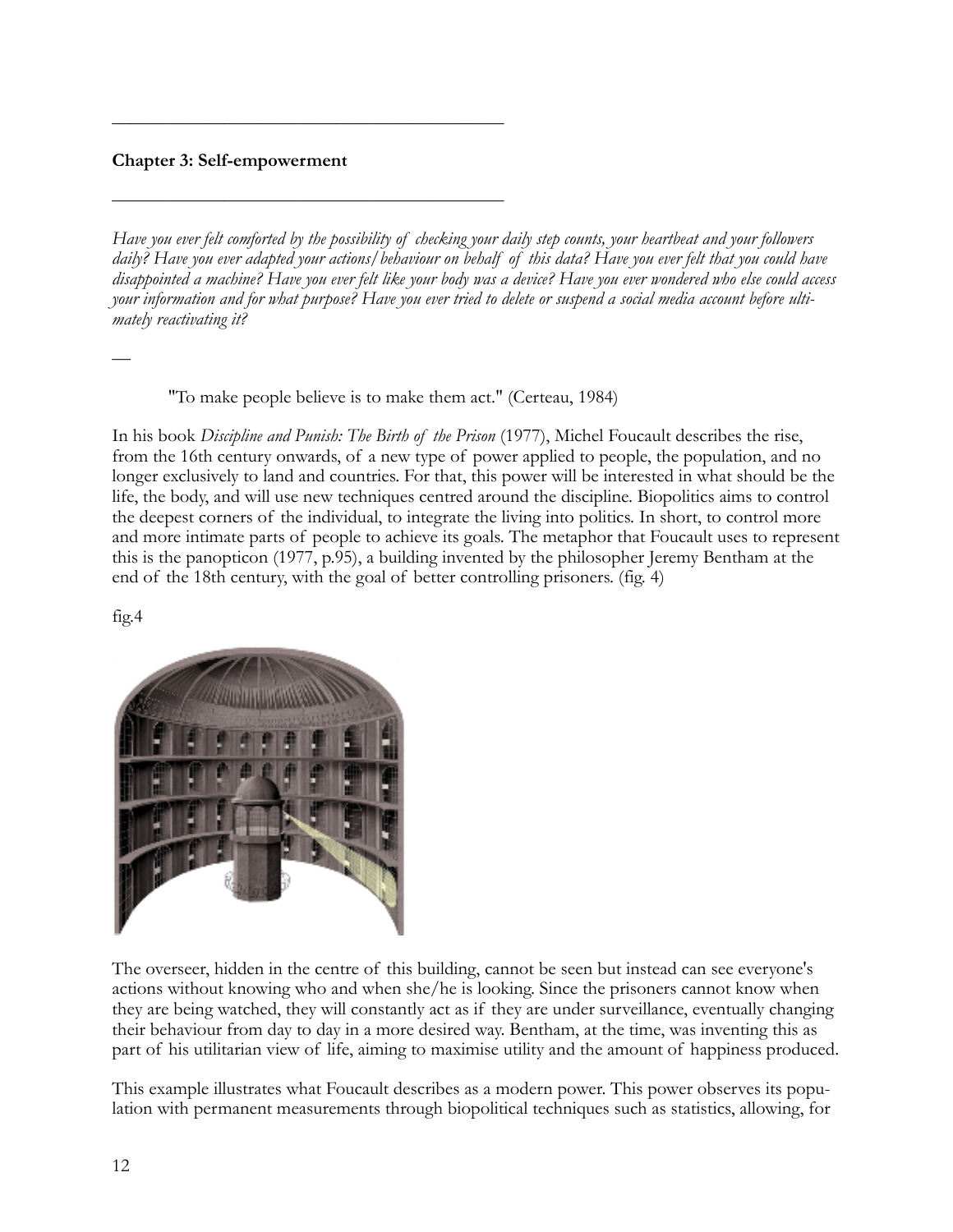example, to know the birth rate, the age pyramid or to determine social groups inside a population. This relationship of power that shifted from visible  $>$  invisible to invisible  $>$  visible, thus, can serve all sorts of political or economic purposes. In this realm, the population is segmented into different groups on which a piece of knowledge is created. This behavioural model will make it possible to identify and punish individuals who do not behave according to the expected norm. Therefore, this knowledge aims to control each body and gesture with the minimum of means necessary for its application and maximum coordination.

As one means to apply control on the masses, Foucault quotes four technologies such as the technology of production, sign systems, or power and what he calls the "technology of the self". As it can be understood, the "technology of the self" is a form of power that is not necessarily only applied from one subject to another subject but also by the subject toward himself. In Foucault's disciplinary society, the subject internalises its own position. It develops knowledge about itself based on another behavioural model, which will affect its own behaviour. In that context, humans can operate their own surveillance and self-regulation.

" (…) technologies of the self, which permit individuals to effect by their own means or with the help of others a certain number of operations on their own bodies and souls, thoughts, conduct, and way of being, so as to transform themselves in order to attain a certain state of happiness, purity, wisdom, perfection, or immortality." (Foucault, 1982)

Beyond applying this model in the military, prisons, factories or corporations, the form of power described by Michel Foucault over 40 years ago is now widely applied to humans through the Internet, where tech companies can now afford to achieve a degree of omniscience and influence that no kingdom, government or organisation could ever have achieved before. Also, as evoked earlier with the example of wearables, tech firms even encourage people to contribute to their own surveillance, track their bodies and transform the last remains of their existences into data.

" The recent proliferation of wearable self-tracking devices intended to regulate and measure the body has brought contingent questions about controlling, accessing, and interpreting personal data. Given a socio-technical context in which individuals are no longer the most authoritative source of data about themselves, wearable self-tracking technologies reflect the simultaneous commodification and knowledge-making that occurs between data and bodies." (Crawford, et al., 2015)

In order to encourage people to these practices, all kinds of pretexts can be highlighted, such as public safety, healthiness, well-being, and self-management. All these pretexts reinforce the idea of the human being an entrepreneur of their own life and draw towards the concept of a "society of self-performance". Sport and health apps have been some of the first to promote the visualisation and public sharing of daily performance to the mass market. Doing so would allow humans to regulate their behaviour based on their data and encourage them to give away some of their most private information, which could then be sold to third parties such as advertisers and insurers. (Bernard, 2015).

"With the innovation of wearables, this belief has come to a new dimension. Now, it is not only the individual relating to its own numbers, but the bodily self-regulation through the aggregation of the data of many individuals." (Crawford, et al., 2015)

Far from the unfriendly interfaces of financial stock markets or military devices, regular people's use and sharing of complex information have also been made possible thanks to the embellishment of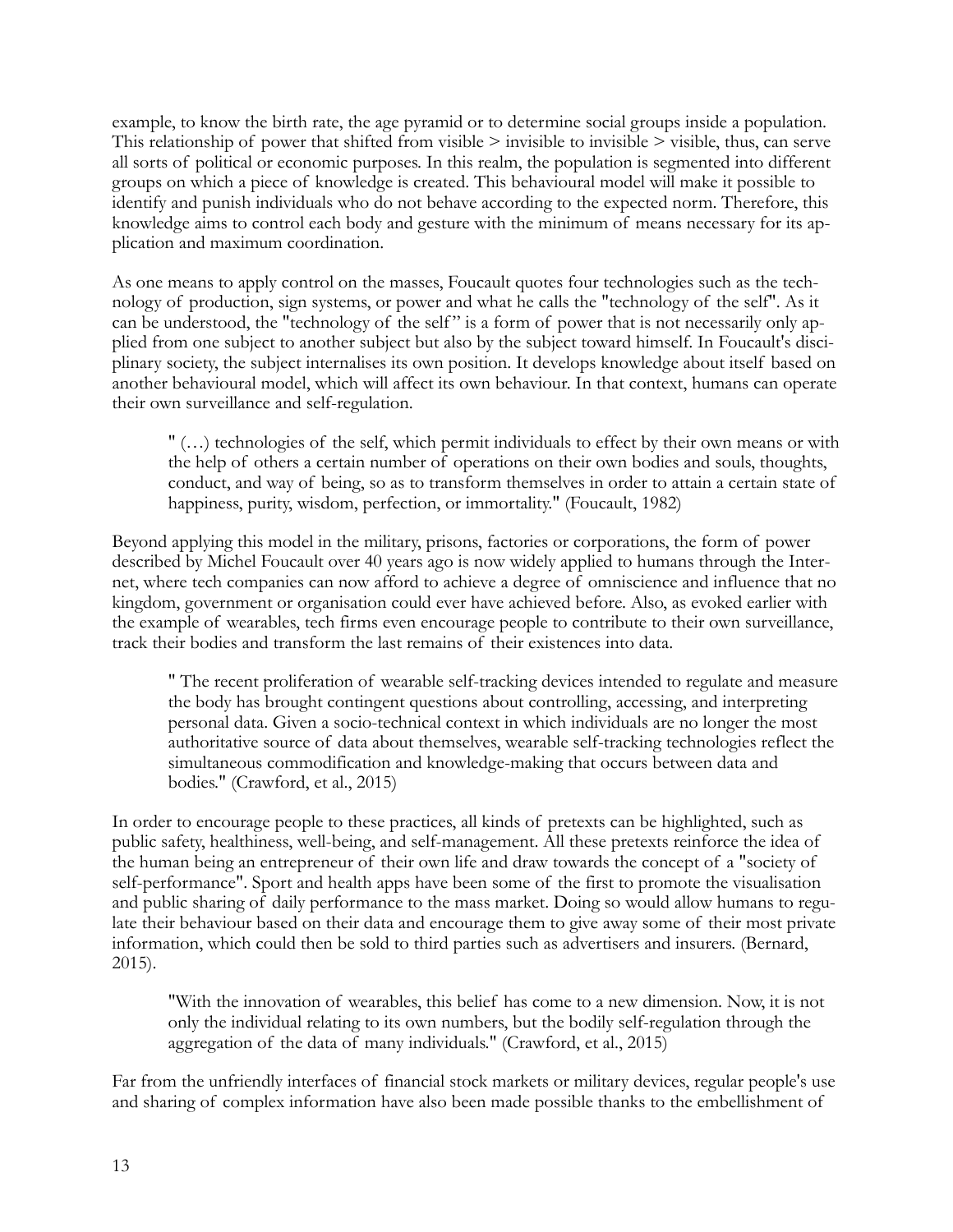the data, mainly done through UI (User Interface), UX (User Experience) and graphic design (fig.5). Uncluttered interfaces, minimalist symbols, pastel colours and rounded shapes give this self-monitoring practice an innocent and appealing aspect. Moreover, with the example of wearables, we also understand that biopolitical power can once again be exercised through incentive mechanisms, such as rewards, badges, data sharing features, and gamification of life and labour.



fig.5

In parallel to its emergence, the self-monitoring practice has also seen the birth of the *Quantified Self* movement, a community of people who systematically collect and share their most personal body data to control and improve their lives. (Quantified Self, 2012) Of course, it should be remembered that some of these tools can help people with diabetes, obesity, or other health problems. However, the issue is to underline that these tools induce a philosophy in which only quantifiable things count.

Furthermore, the example of wearables illustrates how the power of tech firms can extend far beyond our screens, namely to our bodies and physical environments such as our cities, cars, homes, public spaces, etc. Through the Internet and connected devices, wherever we are and whatever we do can be transformed into information and marketed.

"Individual finds itself permanently communicating, interfacing and engaging with technological devices." (Katrin Fritsch cited in Crary, 2014)

This reality tells about the long-term effort from major tech firms to extend their monitoring practices in an always more considerable array of contexts, such as with satellite and street photography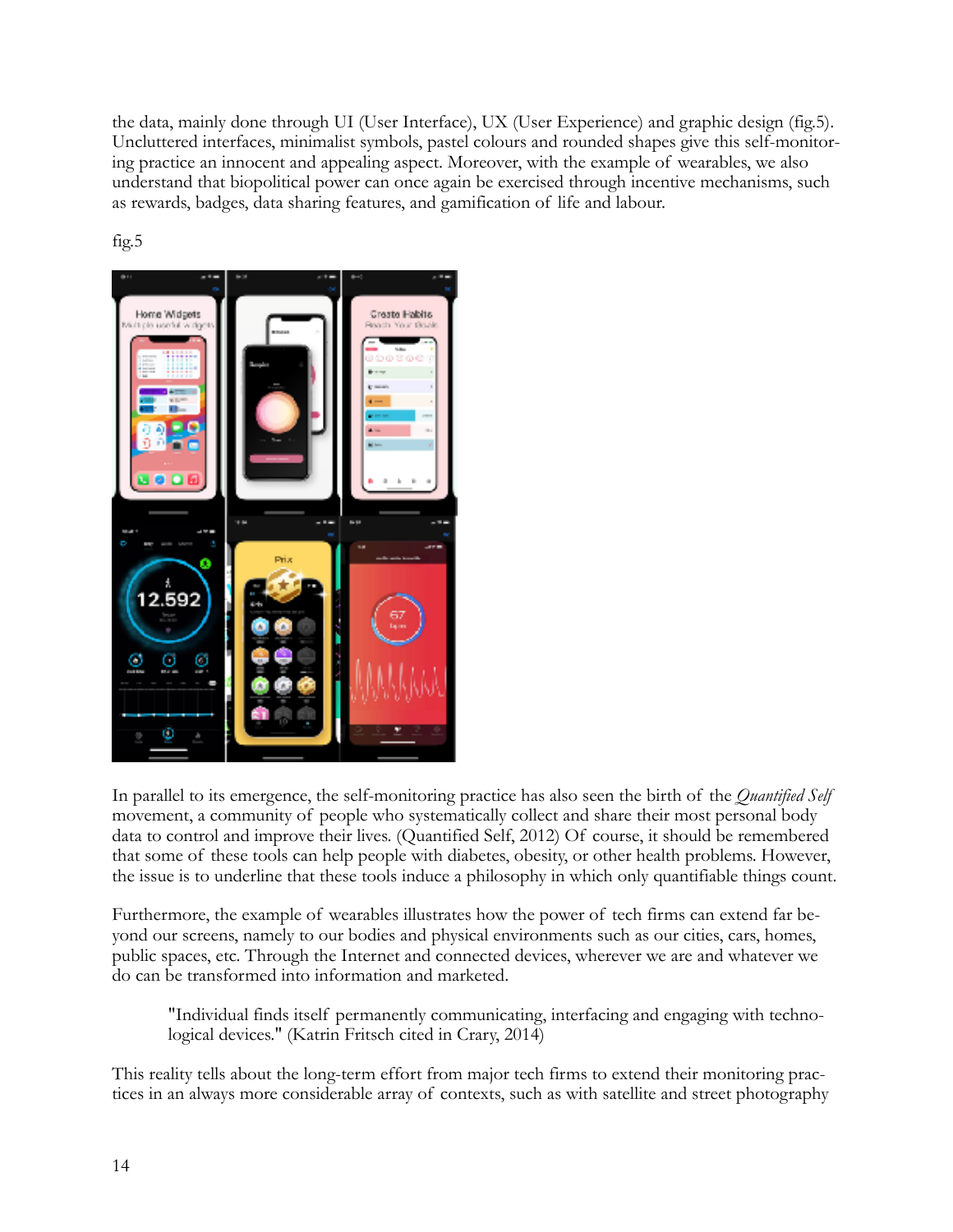(*Google Earth, Street View*), geolocation systems, simulated three-dimensional environments (augmented reality, virtual reality, metaverse), facial/vocal recognition systems or extensions of our bodies, homes, and cities (wearable devices, vocal assistants, smart cities).

Thus, with smart cities, we move from the subject of the self-regulation and discipline of the bodies to the regulation of the people, assets, resources and services inside urban spaces. Thanks to sensors, video surveillance, facial/vocal recognition, machine learning, and algorithms, many major cities worldwide try to regulate traffic, collect waste, prevent crimes, and autonomously save energy. For example, China, which counts almost one billion urban residents, has, with smart cities, made a major socio-economic issue to control population, and pollution and ensure the country's constant economic growth. In the United States, Canada and India, some algorithms, which keep a record of all crimes, police units, addresses, and accidents, can speculate and designate the location of potential future crimes for police patrols. As another form of algorithmic surveillance, some cameras equipped with facial recognition and behavioural analysis can alert local authorities when detecting suspicious behaviours. (Yuval Noah Harari, 2018)

The last two decades have seen a rapid development of biometric technologies, which are now ubiquitous in many people's daily lives and work. While the use of biometrics can have real benefits for public safety and practical reasons, the intrusiveness and accuracy of this technology raise several privacy and human rights concerns. Since the 2001 9/11 terrorist attacks, which have opened the way to a new era of governmental surveillance, biometric techniques have also made their way into private sectors, such as the smartphone industry, the advertising industry and the shopping industry, with different levels of complexity.

"Biometrics may be divided in various ways, one of them being 'strong', 'weak', and 'soft' identifiers. Strong identifiers allow or confirm the unique identification of a natural person, e.g. fingerprints, iris, and retina. Weak biometrics are features that are 'less unique' or 'less stable', e.g. body shape, behavioural patterns, voice, and body sounds. Soft biometrics comprises features that are generic in nature and not uniquely associated with a person, e.g. gender or age." (Mordini et al., 2012)

While some biometric techniques are now regulated through fundamental rights and data protection laws in some countries, the public health concerns related to the coronavirus pandemic have been high enough for many governments to expand their surveillance infrastructures. Some countries and locations still benefit from exceptional authorisations to use such technologies. For example, facial recognition is used in many airports across China to speed up security checks. In Shanghai Hongqiao International Airport, this service is even fully automated, allowing passengers to check-in their flights in a flawless way. (The Independant, 2018)

Moreover, despite restrictions, biometric techniques are still subject to considerable improvements (Policy Department for Citizens' Rights and Constitutional Affairs, 2021), with the upcoming possibility of capturing bio-signals such as heartbeats and brain waves, measuring neurons activity, and translating brain activity into machine-readable input. Thus, the current technical progress only reinforces concerns about the intrusion of these technologies in our lives, on the human body and into the human mind, allowing discrimination and violations of some of our most fundamental human rights.

—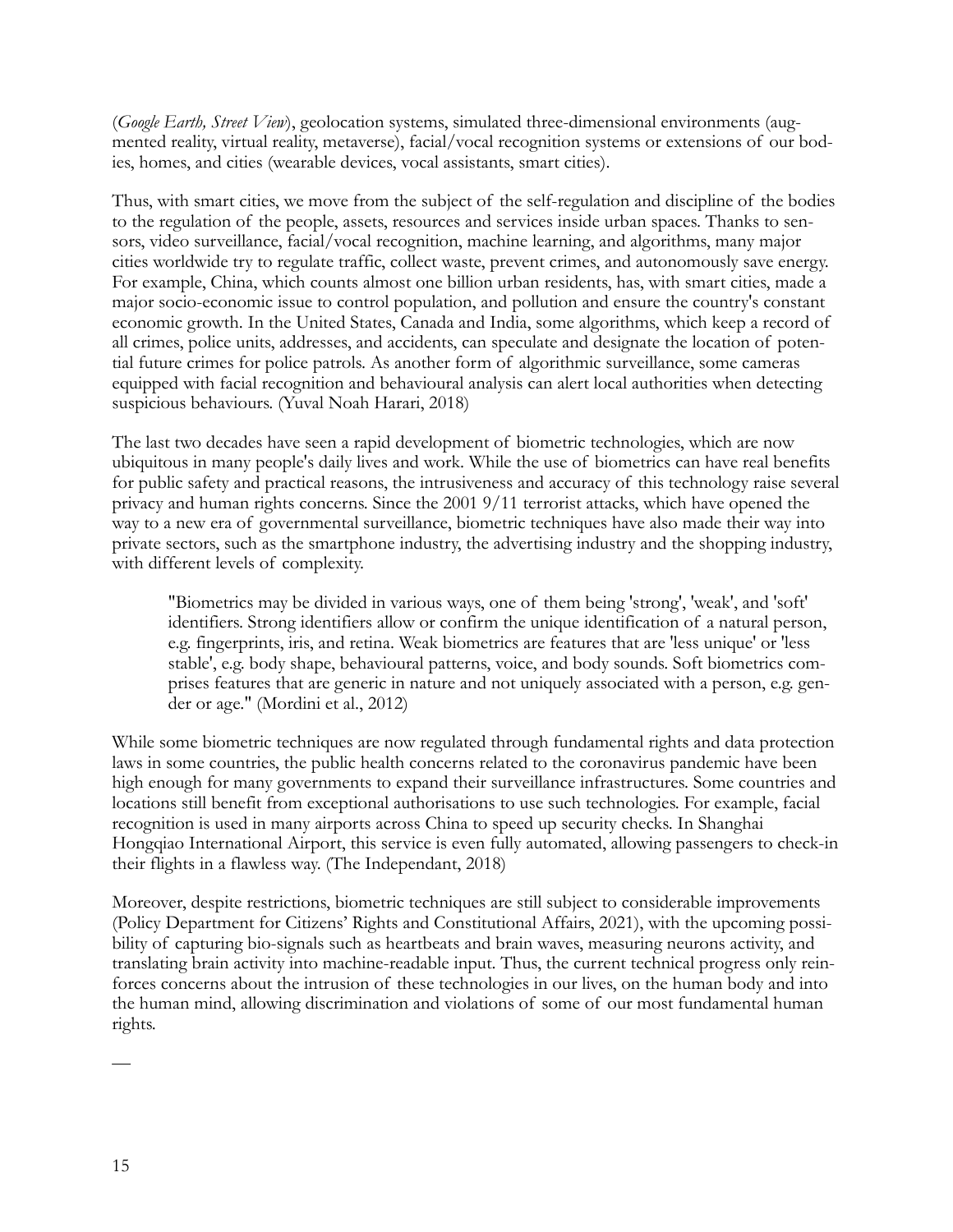*More than ten years ago, it was still unusual to see animated ads in public spaces. I remember that while passing in some corridors or while waiting for the train, I often had no other choice than to have these ads in my field of vision. When I looked closer, one particular element caught my attention. Many panels had a sensor somewhat similar to a webcam. By studying the issue more closely, I understood that these screens could often be equipped with sensors, cameras and microphones, allowing some companies to collect, study and resell a maximum of biometric data for advertising purposes. This was one of the first times I became aware of the intrusion of surveillance devices (for capitalist purposes) into physical spaces.*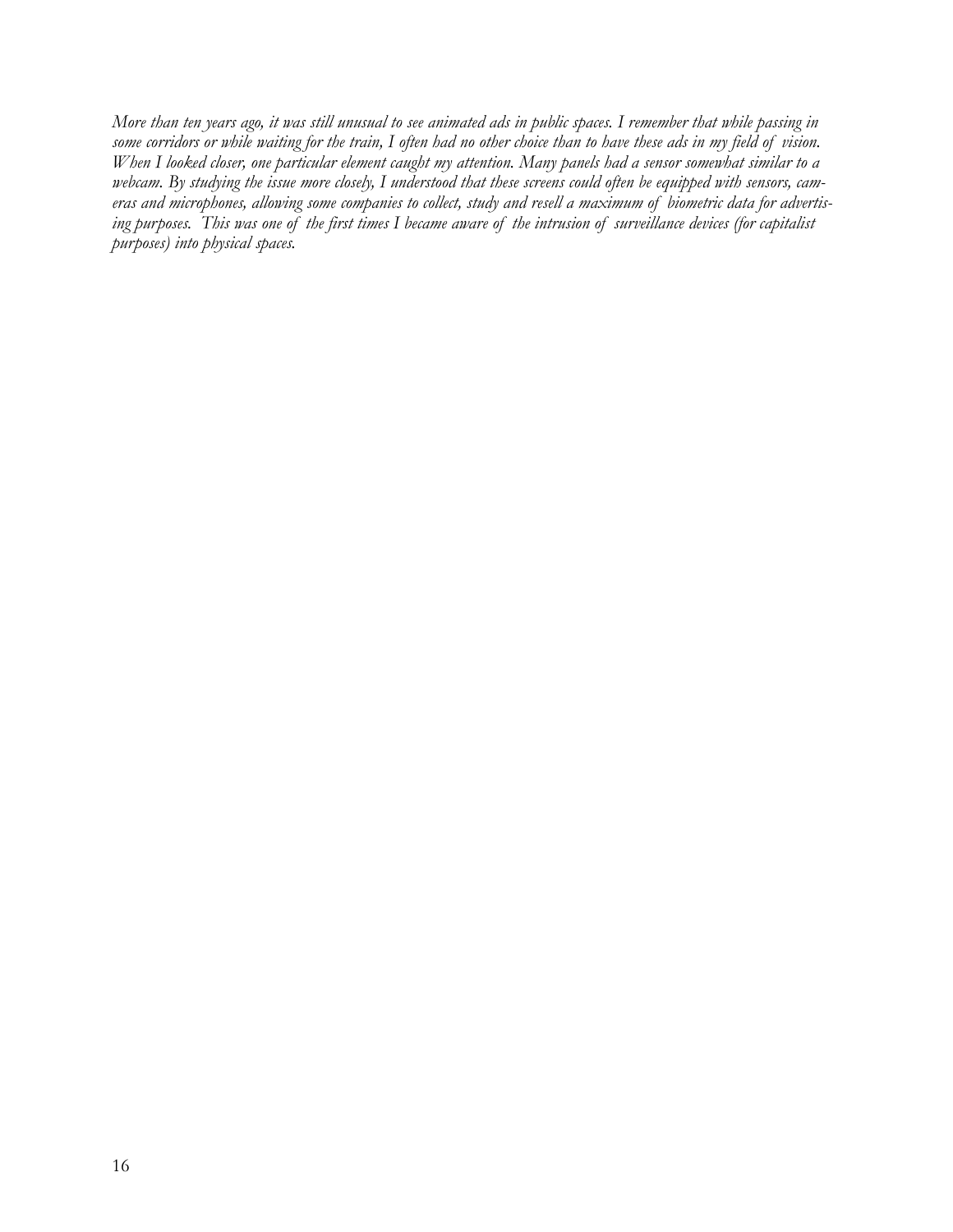#### **Chapter 4: Agree and continue?**

 $\frac{1}{\sqrt{2}}$  , and the contract of the contract of the contract of the contract of the contract of the contract of the contract of the contract of the contract of the contract of the contract of the contract of the contra

 $\frac{1}{\sqrt{2}}$  , and the contract of the contract of the contract of the contract of the contract of the contract of the contract of the contract of the contract of the contract of the contract of the contract of the contra

"We must not confuse surveillance capitalism with digital technologies, which are merely its instruments. It is possible to imagine and build a society with the Internet without this logic of surveillance." (Morozov, 2019)

When Tim Berners Lee invented the World Wide Web in 1989-1990, its original idea was to create a space of freedom, free from any owner, national borders, control or economic logic. Over the last few decades, this ideal has been gradually eroded to benefit a handful of companies and to the detriment of our human freedoms. Today, our use of online tools often limits itself to a few services whose purposes are not as much to connect us to people rather than to connect us to them.

Nevertheless, the notion of privacy is not dead. According to the Economist Intelligence Unit, 93% of online users cite privacy and security as one of their top concerns. (Economist Intelligence Unit, 2018). In this context, everyone is concerned and has a role to play, from the industries that design these technologies, the public authorities responsible for regulating their use, and the consumers, who can choose to imagine or support infrastructures in which other economic policies can reside.

<span id="page-16-3"></span>From a legal point of view, we are witnessing an increasing number of legal actions against the few leaders of this industry and towards more user privacy online. In the USA, several trials have been started with the explicit goal to regulate these companies' business models. However, the sharp division in the political landscape has not allowed applying any significant regulations to date. (Kang & al., 2029). In the European Union, a bit more was done, such as with the introduction of the Gen-eral Data Protection Regulation<sup>[2](#page-16-0)</sup> (GDPR) in 2018 and upcoming laws such as the Digital Markets Acts<sup>3</sup>and the Digital Services Act<sup>4</sup> (DSA) in 202[3](#page-16-1). In some cases, civilians can also participate in collective initiatives to promote new laws. For example, *Protect your Face* is a 'European Citizens Initiative' (ECI) calling for the European Parliament for an end to the abusive use of biometric surveillance techniques.

<span id="page-16-5"></span><span id="page-16-4"></span>Beyond legal actions, some challenges remain to inform consumers that power resides in their hands and imagination. The current context of techno surveillance already pushes civilians, communities of programmers, hackers, activists, and artists to be involved with alternative tools, counter-practices and imaginative possibilities.

We can imagine infrastructures that would not be centralised around a single company but distributed between smaller, independent entities. We can imagine infrastructures where the data would belong to the citizens and not the owners. We can imagine infrastructures that would not try to hook our attention without considering the risks to humans and societies. We can imagine infrastructure that could be federated, distributed rather than centralised.

<span id="page-16-0"></span><sup>&</sup>lt;sup>[2](#page-16-3)</sup> Protection Regulation (GDPR): a regulation requiring Web platforms to seek consent from their users when using their data

<span id="page-16-1"></span>Digital Markets Acts willing to prevent GAFAM companies from abusing their monopolistic status) [3](#page-16-4)

<span id="page-16-2"></span>[<sup>4</sup>](#page-16-5) Digital Services Act (DSA) (meant to fight against online discrimination, hate or discrimination speeches) in 2023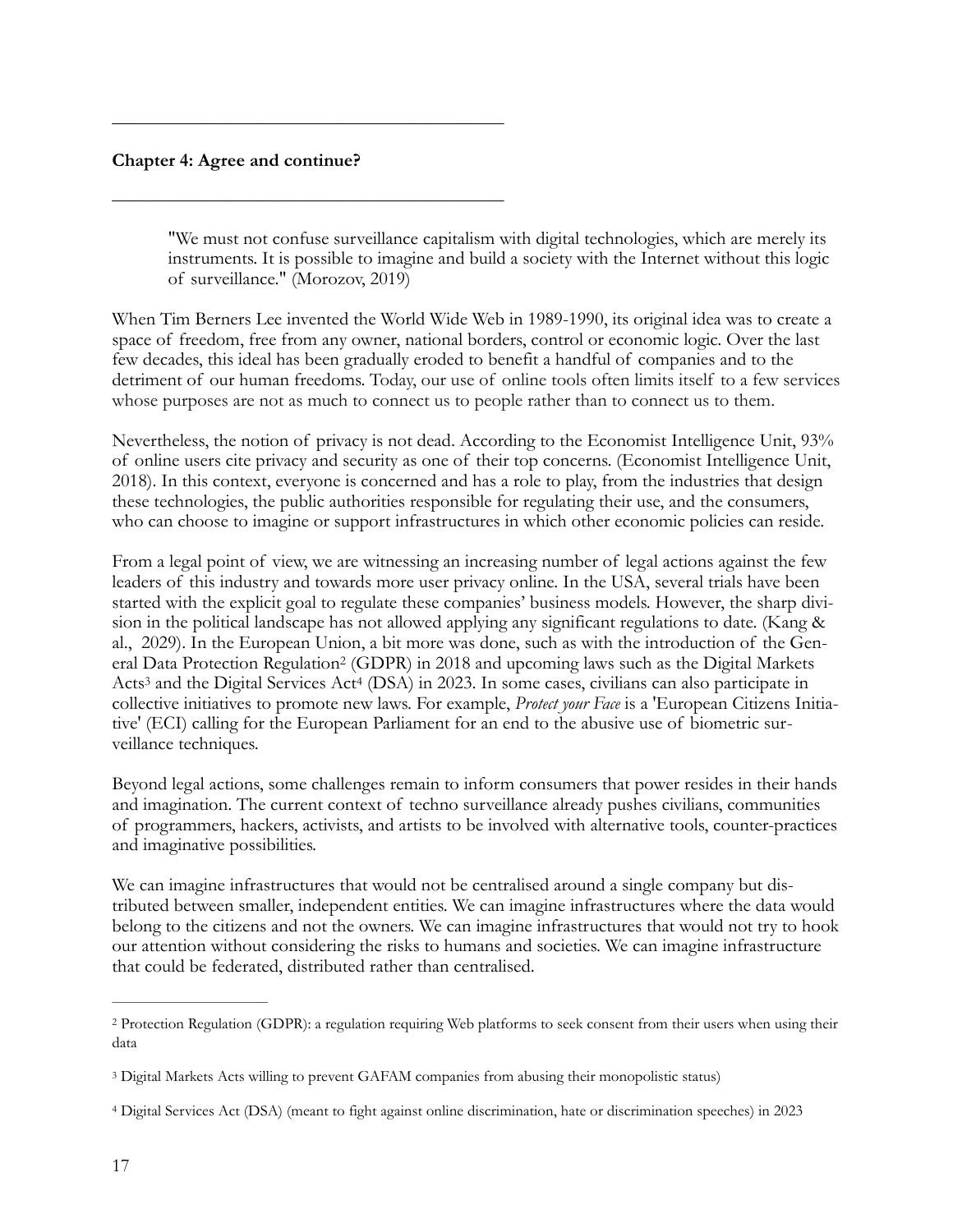As far as tools are concerned, some of the examples presented below attempt to demonstrate that digital tools and platforms are not limited to what the handful of ultra-dominant companies can offer us. On the contrary, the hegemonic tools only camouflage a much greater diversity of alternatives than one might imagine. This chapter will introduce examples of creative challenges to big tech media. It is far from comprehensive but wishes to provide some coordinates for imagining and making alternative realities.

*Fediverse* is an Open-source online network of federated publishers who stand as alternatives to some of the most hegemonic online platforms, audio/video streaming websites, blogs and microblogs on the Web. In this ensemble, we can find *Mastodon*, a popular alternative to *Twitter*; *Mobilizon*; which allows event planning outside of *Facebook*; *Funkwhale* for music streaming; *PeerTube* to upload and watch videos; *Pixelfield* as an alternative to *Instagram*; as well as about thirty other platforms which can communicate between them by using the same protocols. While different rules can apply to each tool, the great variety of existing instances should theoretically allow each user to find a place that best suits their needs. Another essential factor in the economic model of these platforms is that they do not necessarily rely on advertising revenues. Thus, although these companies are far from the profits made by GAFAM (Google, Amazon, Facebook, Apple, Microsoft) and sometimes struggle to survive, their tools can often be supported through donations and funding.

Interestingly, the military context in which some surveillance and communication tools were created also inspired the governmental support of alternatives, allowing people to compute and communicate with more privacy. *Signal* is an encrypted messaging application partly founded via the *Open Technology Fund*, a US governmental program*.* Today, this tool presents itself as a solid alternative to *WhatsApp* [*Meta*] by intending to "Develop open-source privacy technology that protects free expression and enables secure global communication." (Signal, 2014)

As another example, *Tor* or the "Onion Router", was developed by the United States Naval Research Laboratory only a few years after the invention of the Internet. Tor is an open-source software aiming to allow people to browse the Internet anonymously by hiding the IP address from the visited websites. As a complement to *Tor*, VPNs (Virtual Privacy Networks) have taken off among the general public, supposedly allowing users to create a secure connection from another private network located somewhere else in the world.

Web users can also choose between various privacy-oriented search engines, which will ensure that their online activity will not be monitored and sold back to third parties. This is the case for *Duck-DuckGo* or *Qwant*, two of the most popular alternatives to *Google* [*Alphabet*] or *Bing* [*Microsoft*]. Another option is *SearX*, a free and Open-source metasearch engine that allows anyone to build or join custom instances and combine the results from various other search engines.

The previous examples are a few of the hundreds of other tools available on the Web. Indeed, the monopoly situation of some Web tools would almost make us forget the diversity of existing alternatives. Next to the techno-solutions are the imaginative possibilities allowing a non-specialist audience to measure the stakes of the datafication of our world. As Katrin Fritsch argues, to bring the topic into the public debate more forcefully, it should be possible to dismantle the technological mysticism of these systems and propose artistic works that speak to everyone.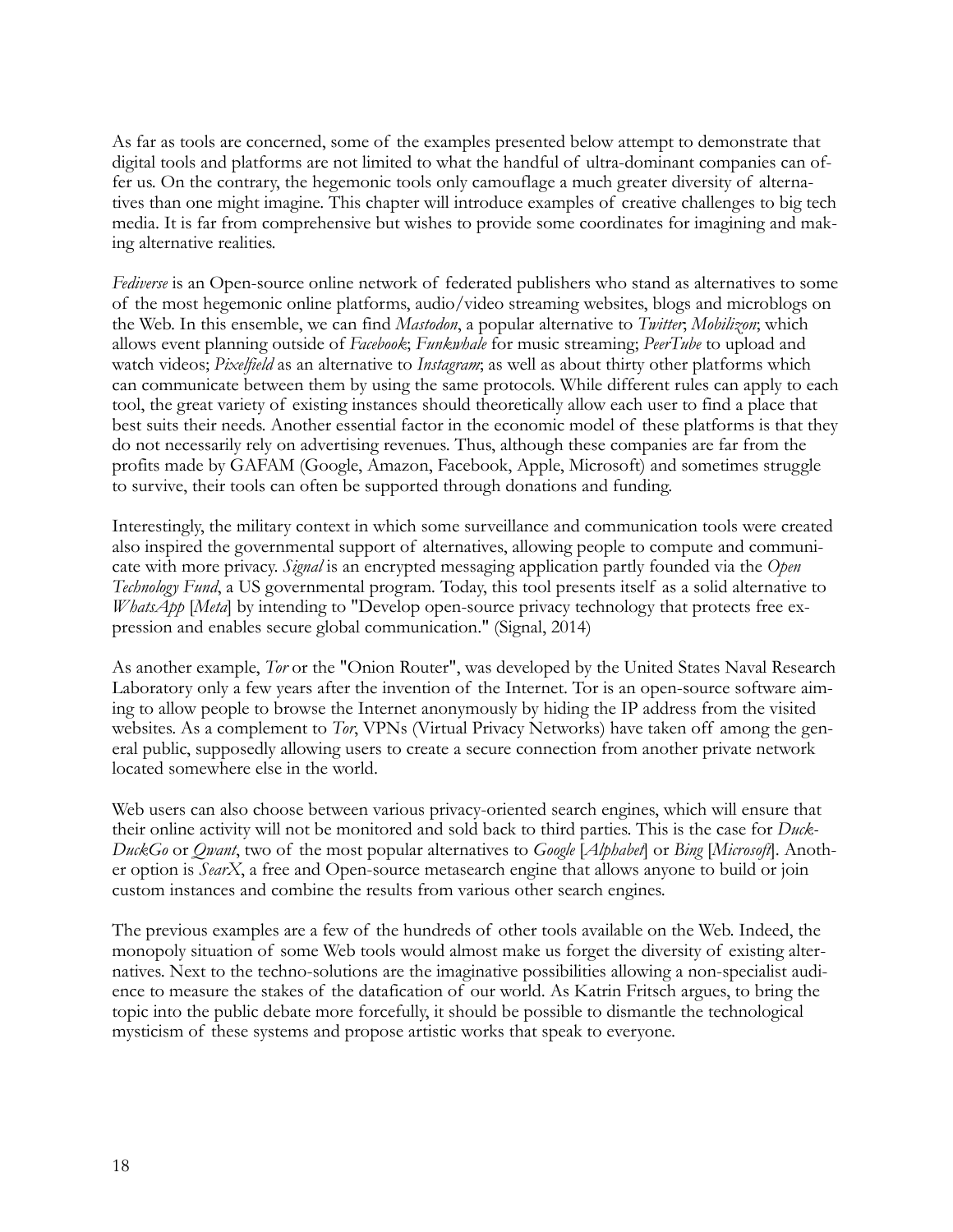"In a technologically connected society in which datafication and the capitalisation of the social and the body affect everyone, an activist response should be understandable and accessible by every single individual of this society — and not only by a technologically literate community." (Fritsch, 2016)

*Fairly intelligent* (2021) is the demo of a supposedly "fair" artificial intelligence designed by the artist and game designer A.M. Darke. In order to access and contribute to the algorithm, the visitor has to answer a few questions and follow some instructions. As the survey progresses, the questions become more unexpected and our choices more limited. In the end, the *Fairly Intelligent* system analyses the collected data to establish whether or not the visitor can contribute to the project. However, no matter what answers can be given, it is impossible to be trusted by the algorithm. By rejecting visitors' access, this work highlights tech companies' cynic promises and the discrimination politics underlying their products.

With *Unfit-bits* (2016), Tega Brain and Surya Mattu invite the *Fit-bit* owners to attach their connected bracelets to objects unrelated to the human body. By encouraging them to make a counter-use of this device, the two artists wish to dismantle the social imaginary upon which technology brings truth and objectiveness. Indeed, the understanding made by this technology mainly depends on our willingness to use these devices as expected. Thus, we acknowledge that imaginative uses can easily fool such tools.

In the installation *Data Production Labour* (2018), the artist and activist Manuel Beltran created an installation inviting visitors to scroll on a Facebook page for a limited time while being intensely tracked by some cameras and sensors. At the end of their shift, the visitor (as a worker) receives a receipt ticket with information about their behaviour and the money created from their labour. In this installation, Manuel Beltran exposes Web users as producers of valuable intellectual work for the benefit of the tech firms. By suggesting that the receipt can be used to ask Facebook for payment, he also offers different perspectives on data production and ownership.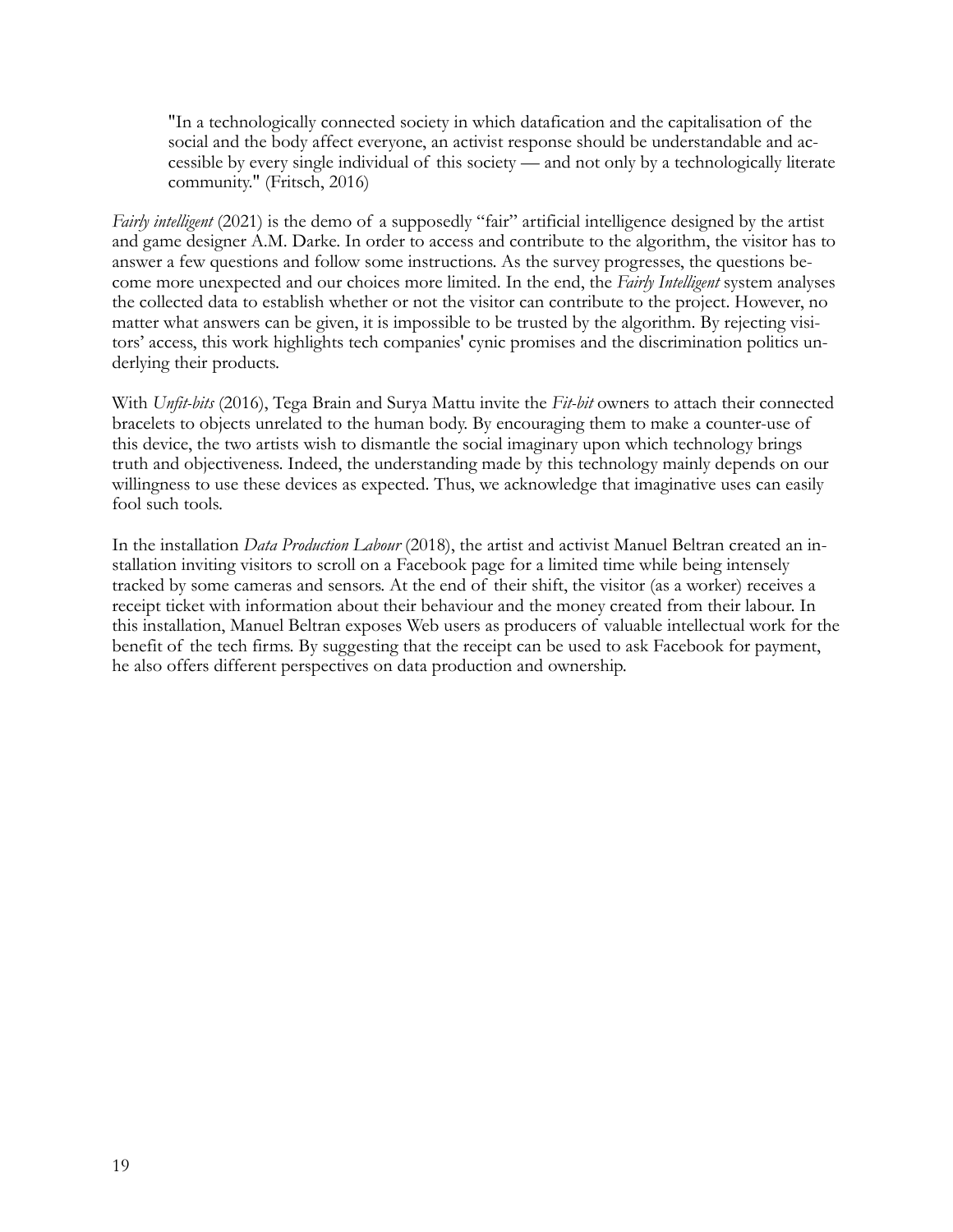# (*Fairly intelligent,* 2021)



## (*Unfit-bits,* 2016)



## (*Data Production Labour*, V2 Lab for the Unstable Media, 2018)







**IOHO** INSTITUTE OF

**MARIEM INTERNATIONAL STATE OF STATE OF STATE OF STATE OF STATE OF STATE OF STATE OF STATE OF STATE OF STATE OF STATE OF STATE OF STATE OF STATE OF STATE OF STATE OF STATE OF STATE OF STATE OF STATE OF STATE OF STATE OF ST** 

In this excess, the probation<br>of dela you sechannel is, in the sheetily tool band it<br>is  $\eta$  -say ster constrict.

functionates: results<br> $\frac{200}{1000}$  with of attention.<br> $\frac{100}{100}$  with of attentional line.<br> $\frac{10}{1000}$  and the first semiling.

has twist concentratives to:<br>**ATHERED CONTES** 

The minimum expansar binar in US<br>for 7.5 counts, board on that, USIs sorting diffit at 2 since<br>simulations as a population of a distribution of a distribution<br> $\sim$ 

Feel fire is use this receive:<br>In demonstrate segment from<br>Peophood,

iets //iseuktivuscital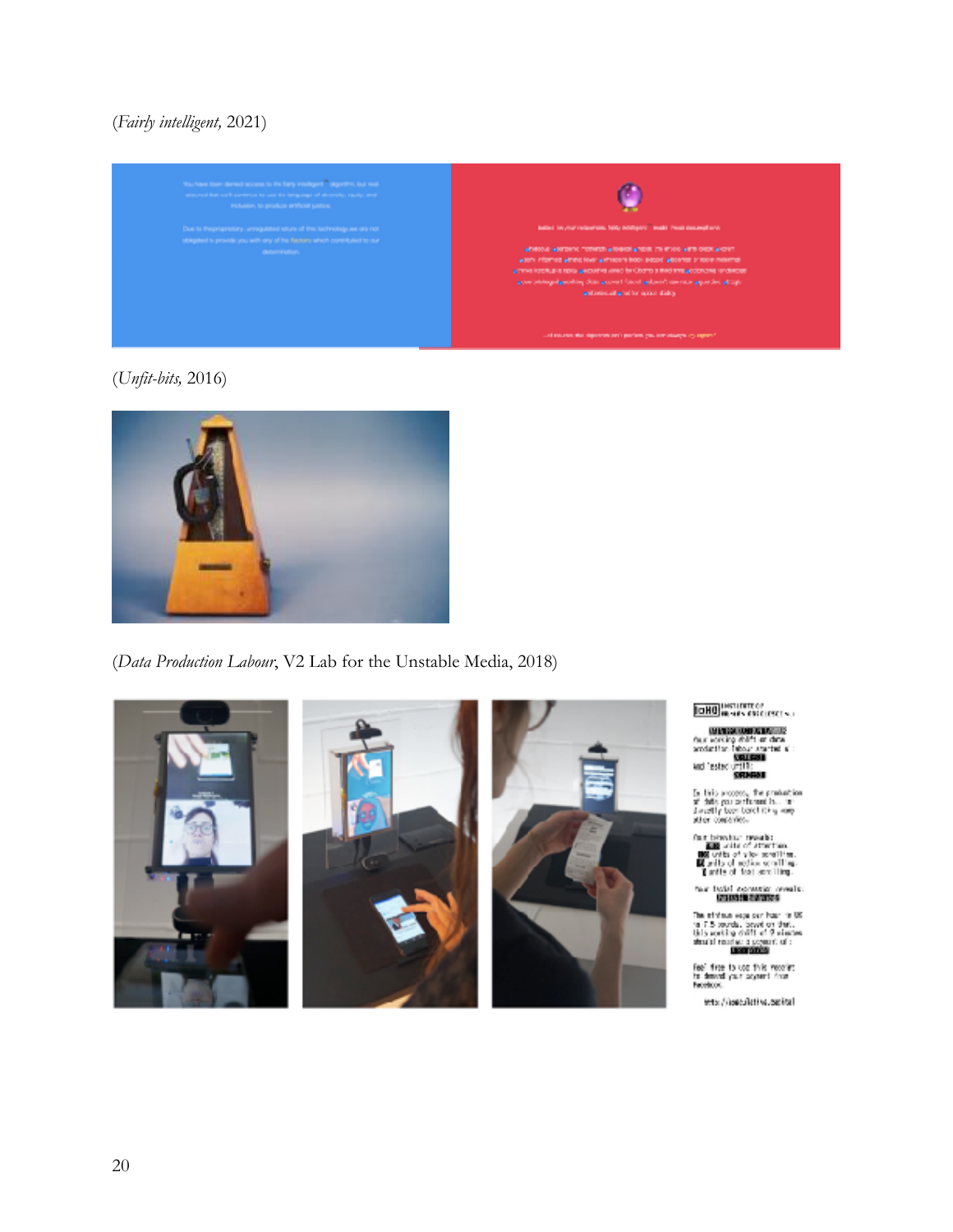#### **Conclusion**

 $\frac{1}{\sqrt{2}}$  , and the contract of the contract of the contract of the contract of the contract of the contract of the contract of the contract of the contract of the contract of the contract of the contract of the contra

 $\frac{1}{\sqrt{2}}$  , and the contract of the contract of the contract of the contract of the contract of the contract of the contract of the contract of the contract of the contract of the contract of the contract of the contra

As an introduction to this thesis, I quoted Seymour, who asked: "How can we be devoted to a technology that is marketed as our servant?". While elaborating on this issue, I also wanted to ask what the steps can be to emancipate ourselves from this situation.

Big data and artificial intelligence have become easy scapegoats for many of society's ills. However, awareness of the toxicity of these technologies is not enough. Over the last decade, the general mistrust and commitment toward intrusive and persuasive digital tools have increased simultaneously, leading to a dichotomy that became one of the motives of this thesis. Indeed, while most people surveyed declare their online privacy at the top of their concern, attention-greedy platforms, intrusive intelligent devices, and self-tracking tools still benefit from massive popularity. With this thesis, we understand that such contradictions are partly the result of the economic exploitation of human vulnerabilities and our deepest desires for approval, visibility, information, entertainment, control and self-control.

One of the first phenomena described in this text is the commodification of user data, which has encouraged the emergence of an attention economy specifically applied to the Web. Over time, this economy has been progressively refined and industrialised to give birth to authentic addiction machines, turning billions of people into free producers of wealth at the expense of their health and privacy. Furthermore, thanks to modern surveillance techniques implemented in our daily physical and virtual environments, everything we do can now be turned into valuable informational units. Consequently, humans only need to exist, breathe, act and move to produce gold. Likewise, the distinctions between online vs offline spaces, private vs public information, physical vs virtual environments, and labour vs entertainment have become more challenging to distinguish.

The first step addressed here is to demystify these technologies and make the reader understand how this realm extends its influence into every aspect of our lives. However, the assumptions and principles discussed in this thesis cannot provide a complete understanding of this area nor pretend to give real solutions. Instead, I wish to provide access to a field of information and enact different interpretations of a still widely opaque and misunderstood industry. The point here is to avoid being fooled, to finally become free.

The second step of this thesis is to encourage consumers to progressively wean off these addictive devices by showing curiosity toward more open, benevolent, diversified, and imaginative alternatives. In the same way, these writings also encourage artists and designers to not only denounce the realm of capitalist techno-surveillance but also to make propositional, speculative and imaginative works.

To continue to enrich the debate around alternatives to the realms of surveillance and attention capitalism, I wish to emphasise the open nature of this publication. To this end, this publication will be (almost) exclusively produced and published using Open Source software. Additionally, by putting the content of this publication under the Creative Commons Zero License, I wish to allow the right to use, study, make and distribute copies, make changes and improvements, and distribute derivative works.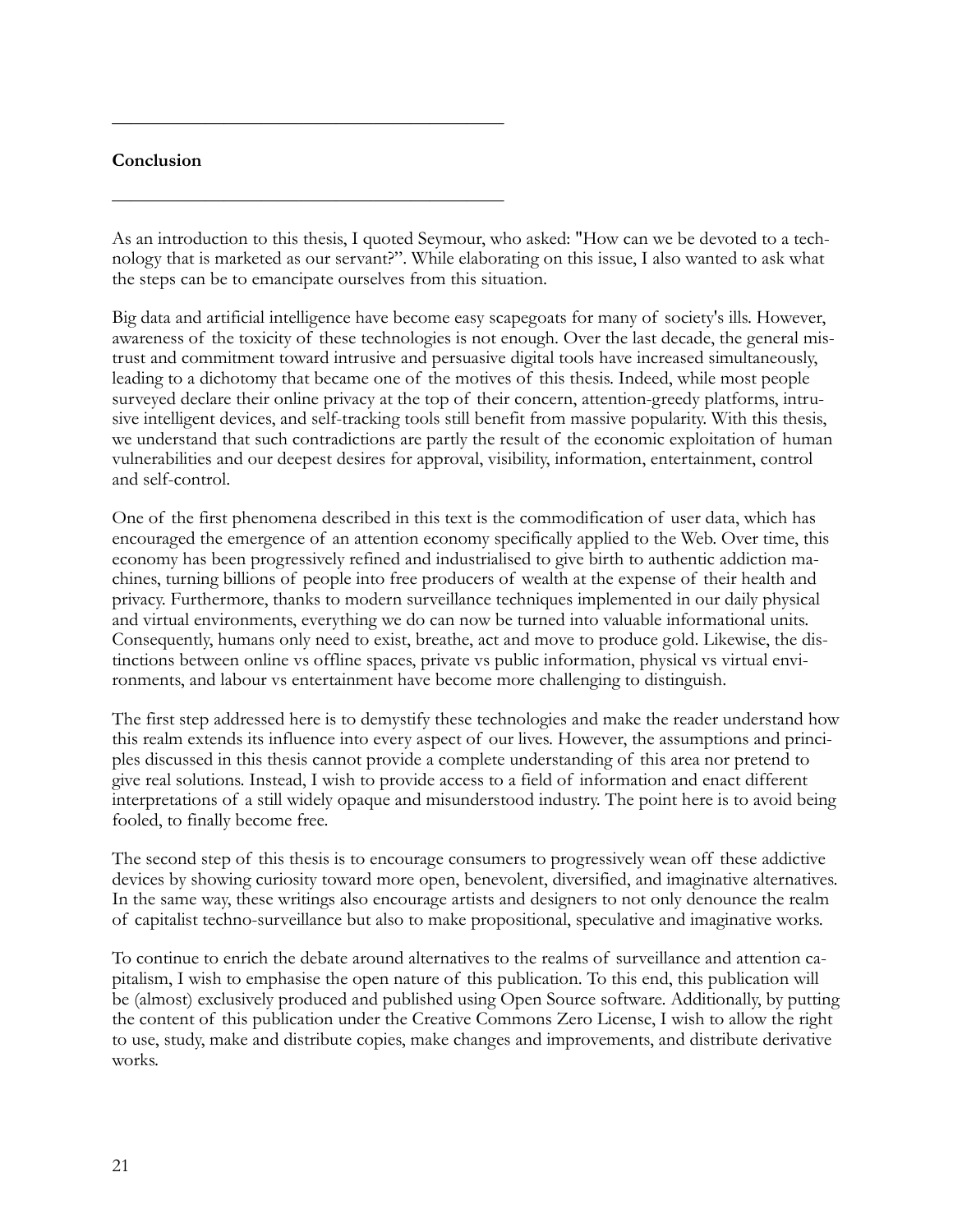Following on from this thesis, I am developing a 'data collection installation' that discusses the various pretexts for which we freely contribute to big data business, whether public or private health, well-being, self-management, shopping, entertainment, creativity, etc. Beyond the pretexts are also the contexts in which these surveillance and attention systems operate. By tracking humans' behaviours, I will emphasise the datafication and marketisation of our bodies, a major topic of my thesis. Finally, it will also be a question of activating different perspectives on the subject of the production, ownership and redistribution of personal data or the wealth obtained from the resale of the latter. Transparency between the mechanism and the user is pivotal to achieving a new perspective on this realm. The addiction mechanisms are not an underlying "side effect" but the core premise of experiencing and understanding the installation. Indeed, users will be encouraged to stay as long as possible and generate as much profit as needed. Paradoxically, the installation, disguised as a product of its time, makes the big data business's goal become the visitor's goal.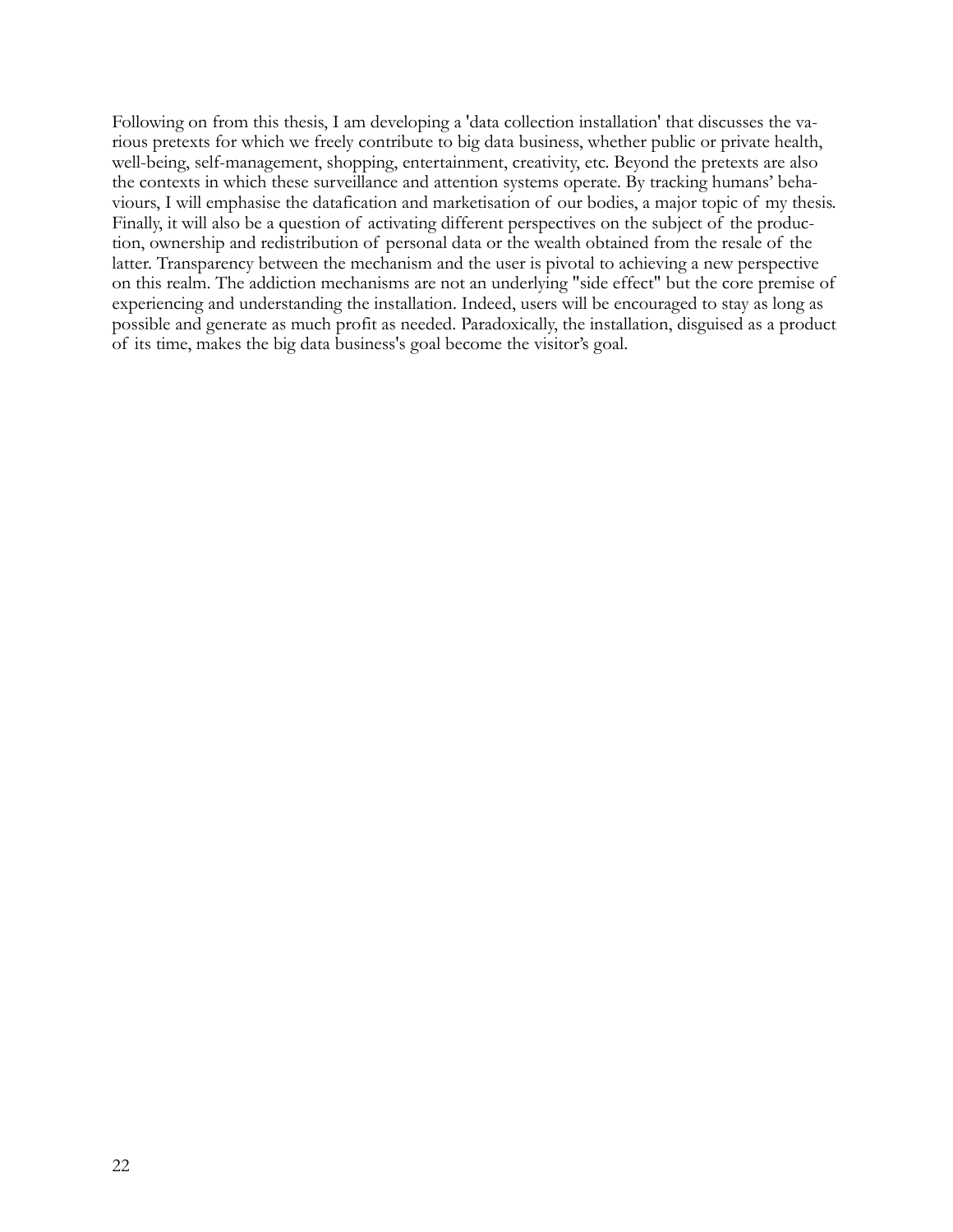#### **Bibliography**

Alter, A., (2017). *Irresistible: The Rise of Addictive Technology and the Business of Keeping Us Hooked*, 1st edition, London, England: Penguin Press Illustrated edition.

Bellis, M., Sharp, C., Hughes, K. and Davies, A., (2021). *Digital Overuse and Addictive Traits and Their Relationship With Mental Well-Being and Socio-Demographic Factors: A National Population Survey for Wales*. Front. Public Health. [online] Available at: [https://pubmed.ncbi.nlm.nih.gov.](https://pubmed.ncbi.nlm.nih.gov/) [Accessed 3 Apr. 2022].

Bernard, T.S., (2015). *Giving Out Private Data for Discount in Insurance*. The New York Times. [online] 8 Apr. Available at: https://www.nytimes.com/2015/04/08/your-money/giving-out-private-data-fordiscount-in-insurance.html [Accessed 3 Apr. 2022].

Brain, T., Mattu, S., (2015). *Unfit Bits*. Somerset House, London, England.

 $\frac{1}{\sqrt{2}}$  , and the contract of the contract of the contract of the contract of the contract of the contract of the contract of the contract of the contract of the contract of the contract of the contract of the contra

 $\frac{1}{\sqrt{2}}$  , and the contract of the contract of the contract of the contract of the contract of the contract of the contract of the contract of the contract of the contract of the contract of the contract of the contra

Beltran*, B.,* (2018). *Data Production Labour*, V2 Lab for the Unstable Media, Rotterdam, The Netherlands.

Certeau, M., (1984*). The practice of everyday life*, Berkeley, USA: University of California Press. p. 148

Crary, J., (2001). *Suspensions of Perception: Attention, Spectacle, and Modern Culture*, Cambridge, USA, The MIT Press.

Couldry., N., Powell, A., (2014). *Big Data from the bottom up*, Big Data & Society [e-journal] Available at: https://journals.sagepub.com [Accessed March 11 2022].

Crawford, K., Lingel, J., Karppi, T., (2015). *Our metrics, ourselves: A hundred years of self-tracking from the weight scale to the wrist wearable device*, European Journal of Cultural Studies [e-journal] Available at: https://www.dhi.ac.uk com [Accessed March 11 2022].

Darke, A.M., (2021) *Fairly intelligent*, [online] Available at: https://fairlyintelligent.tech/ [Accessed March 11 2022].

David, C., (2022). *Signal Revenue & Usage Statistics*. Business of Apps. [online] Available at: https:// www.businessofapps.com/data/signal-statistics/ [Accessed March 11 2022].

Deibert, R., Palfrey, J., Rohozinski, R., Zittrain, J., (2010). *Access Controlled - The Shaping of Power, Rights, and Rule in Cyberspace*, Cambridge, USA: MIT Press p. 16

Debord, G., (2009). *The Society of the spectacle*. Eastbourne: Soul Bay Press.

Debord, G., (2014). The Society of the Spectacle, Translated from French by Knabb, A., 4th edition, Berkeley, USA: Bureau of Public Secrets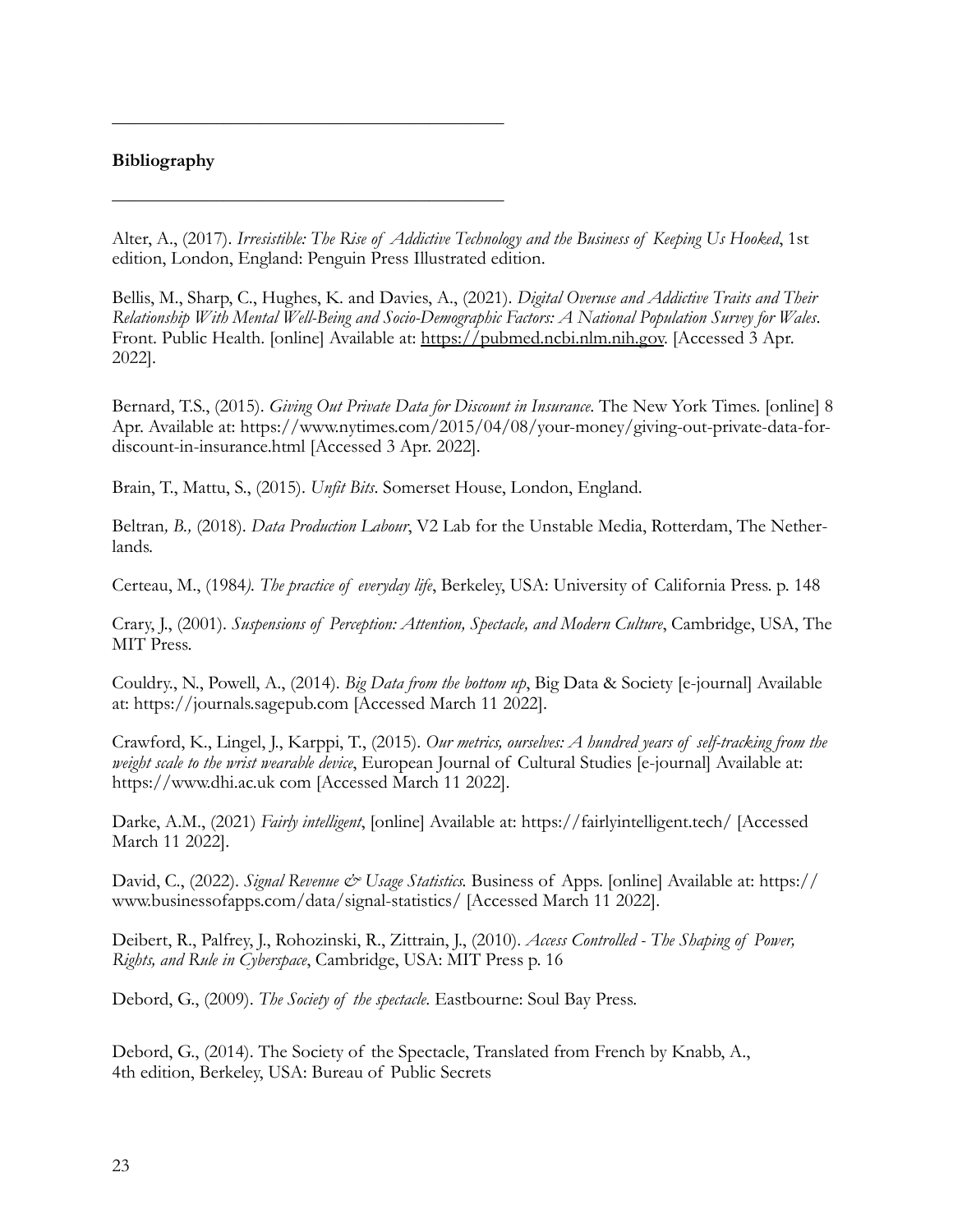europarl.europa.eu (2021). *Biometric Recognition and Behavioural Detection*. European Parliament. [online] Available at: https://www.europarl.europa.eu/RegData/etudes/STUD/2021/696968/ IPOL\_STU(2021)696968\_EN.pdf [Accessed 3 Apr. 2022].

Foucault, M., (1982). *Technologies of the Self*. [online] Available at: https://www.foucault.info/documents/foucault.technologiesOfSelf.en/ [Accessed March 29 2022].

Foucault, M., (1977). *Discipline and Punish: The Birth of the Prison*, 1st English edition, Translated from French by Sheridan, A., New York City, USA: Pantheon Books.

Fritsch, K., (2018). *Towards an emancipatory understanding of widespread datafication* [online] Available at: https://medium.com/ [Accessed March 11 2022].

Greenwald, G., (2015). *No Place to Hide: Edward Snowden, the NSA, and the U.S. Surveillance State*. Republication, New York City, USA: Picador.

Hardt, M., Negri, A., (2012). *Declaration*. 1st ed, New York, Argo Navis.

Impact.economist.com (2018). *What the Internet of Things means for consumer privacy*. [online] The Economist Intelligence Unit. Available at: https://impact.economist.com/perspectives/sites/default/files/EIU\_ForgeRock%20-%20What%20the%20Internet%20of%20Things%20means%20 for%20consumer%20privacy.pdf [Accessed 3 Apr. 2022].

Johnson, M., Ghuman, P., (2020). *Blindsight: The (Mostly) Hidden Ways Marketing Reshapes Our Brains*. 1st ed. [ebook] Dallas, TX, U.S. BenBella Books. Available at: https://www.goodreads.com [Accessed March 29 2022].

Kang, C., (2019*). Tech Giants Amass a Lobbying Army for an Epic Washington Battle*. [online] Available at: https://www.nytimes.com/2019/06/05/us/politics/amazon-apple-facebook-google-lobbying.html [Accessed March 30 2022].

Kemp, S. (2021). *Digital 2021 April Statshot Report*. [online] DataReportal – Global Digital Insights. Available at: https://datareportal.com/reports/digital-2021-april-global-statshot. [Accessed March 13 2022].

Kholeif, O., (2018). *Goodbye, World! — Looking at Art in the Digital Age*. 1st ed, Berlin, Germany: Sternberg Press pp.183-184

Mahalingam, T. and Howell, J. and Clarke, P., (2022). *Attention control moderates the relationship between social media use and psychological distress*, School of Population Health, Curtin University, [e-journal] Available through: https://www.sciencedirect.com [Accessed March 13 2022].

Mordini, E., Tzovaras, D., Ashton, H., (2012). *Second Generation Biometrics: The Ethical, Legal and Social Context*. 1st ed, Berlin, Germany: Springer, p.7

Morozov, E., (2019). *Capitalism's New Clothes*. The Baffler [e-journal] Available through: https://thebaffler.com [Accessed March 11 2022].

Quantified Self. (2012). *What is Quantified Self? - Quantified Self*. [online] Available at: https://quantifiedself.com/about/what-is-quantified-self/ [Accessed March 11 2022].